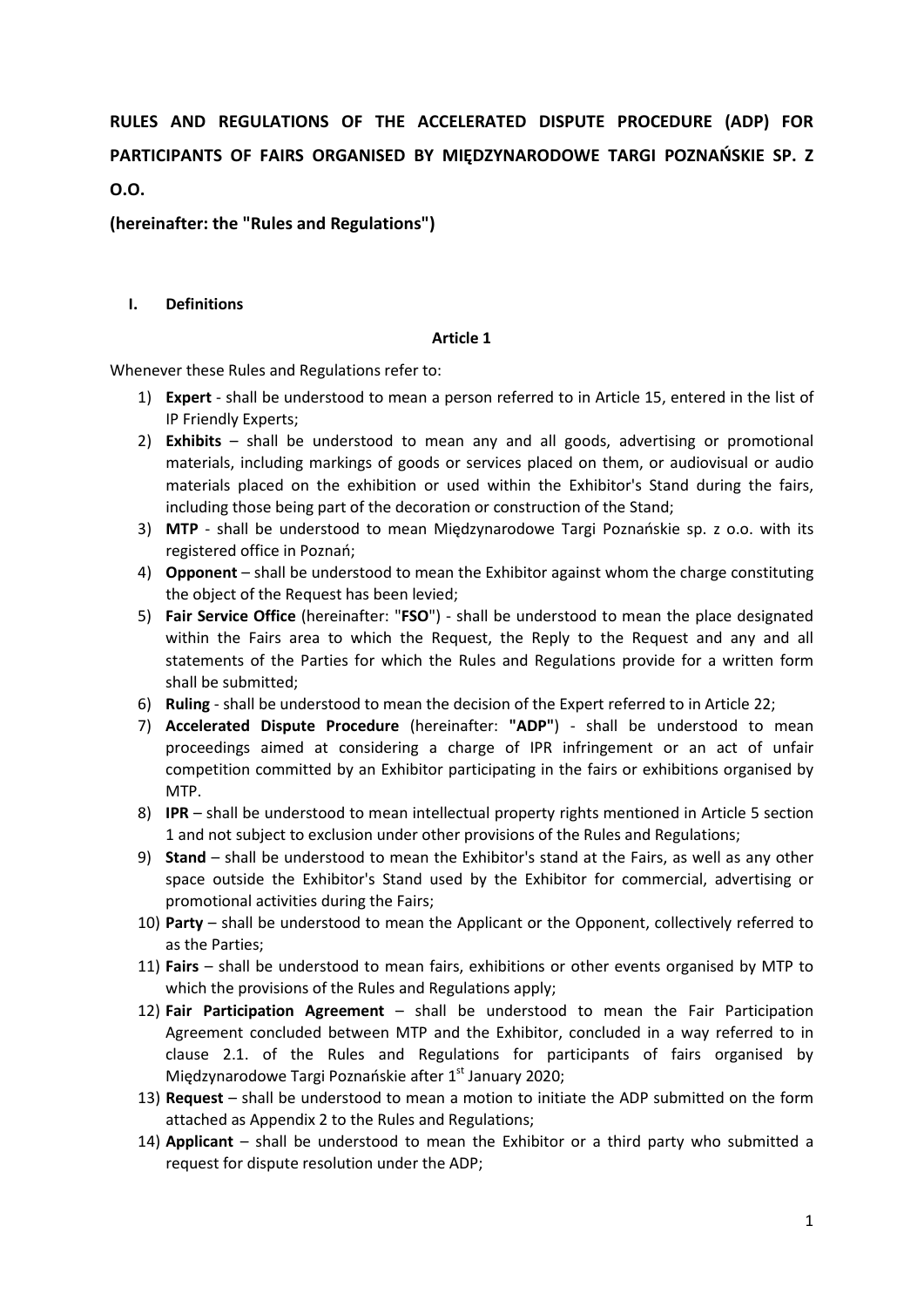- 15) **Exhibitor** shall mean a natural person, a legal entity or an organizational unit that is not a legal entity to whom the law confers legal capacity, who is a participant of the Fair organised by MTP;
- 16) **ADP clause**  shall be understood to mean a statement in which the Party submits a dispute to be settled by way of the ADP, the specimen of which is attached as Appendix 1 to the Rules and Regulations; By exchanging the above-mentioned statements the Parties conclude an agreement for submission of the dispute to an arbitration court in accordance with the provisions of the Rules and Regulations;
- 17) **MTP Employee**  shall be understood to mean a person delegated by MTP to receive all statements of the Parties for which the Rules and Regulations provide for a written form and to perform other activities specified in the Rules and Regulations, who shall be notified of submission of the Request via the FSO.

# **II. Rules of procedure**

## **Article 2**

The Expert shall conduct proceedings in accordance with the Rules and Regulations and in the manner he considers appropriate, with the provision that the Parties shall be treated equally and each of the Parties shall have the opportunity to present its assertions and evidence in support of them.

# **Article 3**

The Party shall be bound to carry out the rulings and other decisions of the Expert issued in the ADP.

## **Article 4**

The Expert and the Parties shall endeavour to resolve the dispute in the ADP as quickly as possible, including by refraining from acts or omissions that could unreasonably prolong the ADP.

## **III. Subject of the proceedings**

## **Article 5**

- 1. Disputes concerning pleas of infringement or threat of infringement of copyrights, trademark protection rights, industrial design registration rights, as well as the commission of acts of unfair competition by the Exhibitor in connection with his participation in the Fair shall be resolved by way of the ADP, subject to the provisions of section 2.
- 2. No disputes concerning copyrights to computer programs or business secrets of a technical nature shall be resolved by way of the ADP.

# **IV. Language of the proceedings**

## **Article 6**

- 1. Proceedings shall be conducted in the Polish language.
- 2. The proceedings with the participation of the Expert may be conducted in a language other than Polish only with the consent of the Expert and both Parties, confirmed in writing in the ADP Clause.

## **V. Confidentiality**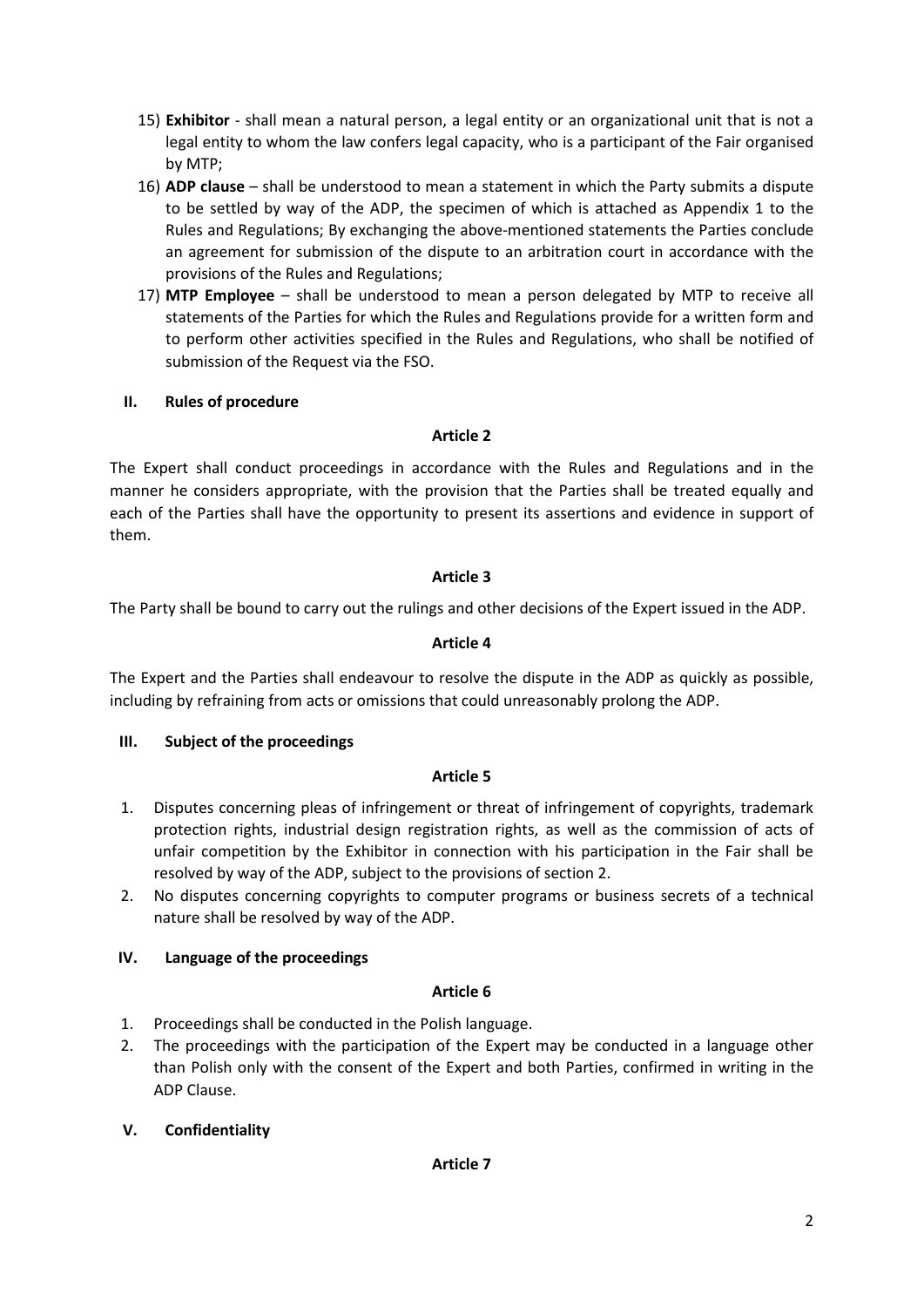- 1. The Experts, Parties and MTP shall be obliged to keep confidential the very fact of conducting the ADP and all information relating to such proceedings, including in particular the ruling, any and all actions and documents submitted or disclosed during the ADP, unless the Parties agreed otherwise, disclosure of information is a statutory obligation or has been imposed by a court or authorised body, or serves to protect rights, pursue claims or defend against civil, criminal or administrative liability before a common court, the Supreme Court, arbitration court, administrative court or state body.
- 2. The Experts, Parties and MTP may disclose the information referred to in section 1 to their accountants, auditors, legal and business advisors and attorneys, provided that they are obliged to maintain confidentiality in accordance with the terms set forth in the Rules and Regulations.

## **VI. Request**

#### **Article 8**

- 1. The ADP shall be instituted on the basis of a Request filed by an Exhibitor, who pleads a breach or a threatened breach by another Exhibitor of his IPR or the commission of an act of unfair competition.
- 2. A third party who accuses the Exhibitor of infringing or threatening to infringe its IPR or committing an act of unfair competition shall also be entitled to file a Request.
- 3. A Request to initiate the ADP shall be lodged via the FSO on the form attached as Appendix 2 to the Rules and Regulations.
- 4. The Request shall be submitted no earlier than on the day preceding the opening day of the Fair and no later than by 14:00 on the penultimate day of the Fair.
- 5. In the case of One-Day Fairs, the Request may be filed only on the day preceding the opening day of the Fair until 17:00 hours.

#### **Article 9**

- 1. The Request shall include:
	- 1) indication of the infringement which the Applicant alleges against the Opponent, evidence to support the Applicant's assertions, including evidence of holding IPR, if the Applicant alleges infringement of the IPR to which the Applicant is entitled;
	- 2) indication of the person or persons authorised to represent the Applicant in the ADP in accordance with the Fair Participation Agreement and contact details of such persons for the purposes of communication during the ADP.
- 2. The Request shall be accompanied by proof of payment of the fee referred to in Article 23.
- 3. Together with the Request, the Applicant shall file the ADP Clause, referred to in Article 1 clause 16 of the Rules and Regulations, to which he shall attach a power of attorney to conclude an arbitration clause for the person filing the Request on behalf of the Applicant.

- 1. The evidence referred to in Article 9 section 1 clause 1 may include, in particular, extracts from the relevant industrial property rights registers, documents confirming payment of periodic fees, documents confirming authorship or ownership of the author's economic rights on another account, including agreements for the acquisition of the disputed IPR or for obtaining a licence to use the disputed IPR.
- 2. No evidence from expert opinions or personal sources of evidence shall be taken. The parties may cite circumstances in support of their assertions in the contents of the Request, the Reply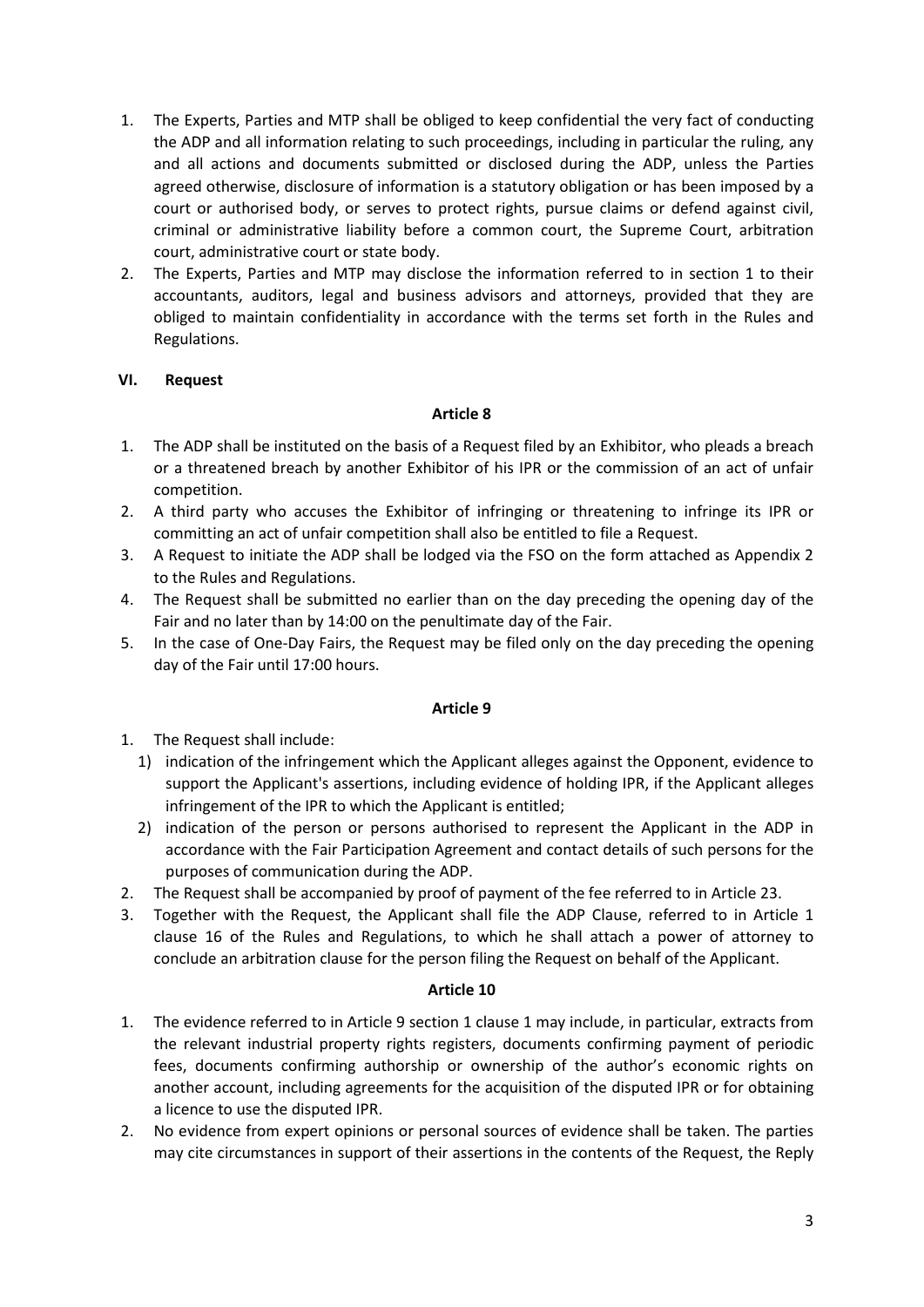to the Request and orally to the record in the course of actions carried out pursuant to the Rules and Regulations.

#### **VII. Representatives**

#### **Article 11**

- 1. The Parties may act in the ADP in person, through a person indicated as authorised to represent them in the ADP in accordance with the Fair Participation Agreement or through a proxy.
- 2. A natural person having full capacity to perform legal transactions may act as a proxy.
- 3. The Party's proxy shall be obliged to present the power of attorney document at the first action performed in the course of the ADP.

## **VIII. Service and deadlines in the course of the ADP**

# **Article 12**

- 1. The Request, the Reply to the Request and any and all statements of the Parties for which the Rules and Regulations provide for a written form shall be submitted via the FSO together with a copy for the Expert and the other Party.
- 2. The MTP Employee shall promptly deliver to the Expert and to the other Party a copy of the Request, the Reply to the Request and any other statements of the Parties for which the Rules Regulations provide for a written form, with the exception of for the ADP Clause, which the MTP Employee or Expert deliver to the other Party in the original.
- 3. Any and all deadlines set for the actions of the Parties, the Expert or MTP shall run during the opening hours of the Fair as specified in the Specific Provisions, which form part of the Fair Participation Agreement.

## **IX. Formal verification of the Request**

#### **Article 13**

- 1. MTP Employee shall verify the completeness of the Request.
- 2. A Request not lodged on the form referred to in Article 8 section 3, on which the fee referred to in Article 23 has not been paid, incomplete or filed by an unauthorised person, shall be returned by the MTP Employee to the Applicant within 1 hour from the filing for completion, indicating the formal defects found.

## **X. Withdrawal of the request**

#### **Article 14**

The Applicant may withdraw the Request at any time.

#### **XI. Experts**

## **Article 15**

1. An Expert may be a natural person, having full legal capacity, with full public rights, having qualifications useful for performing the function of an Expert in the ADP, i.e.: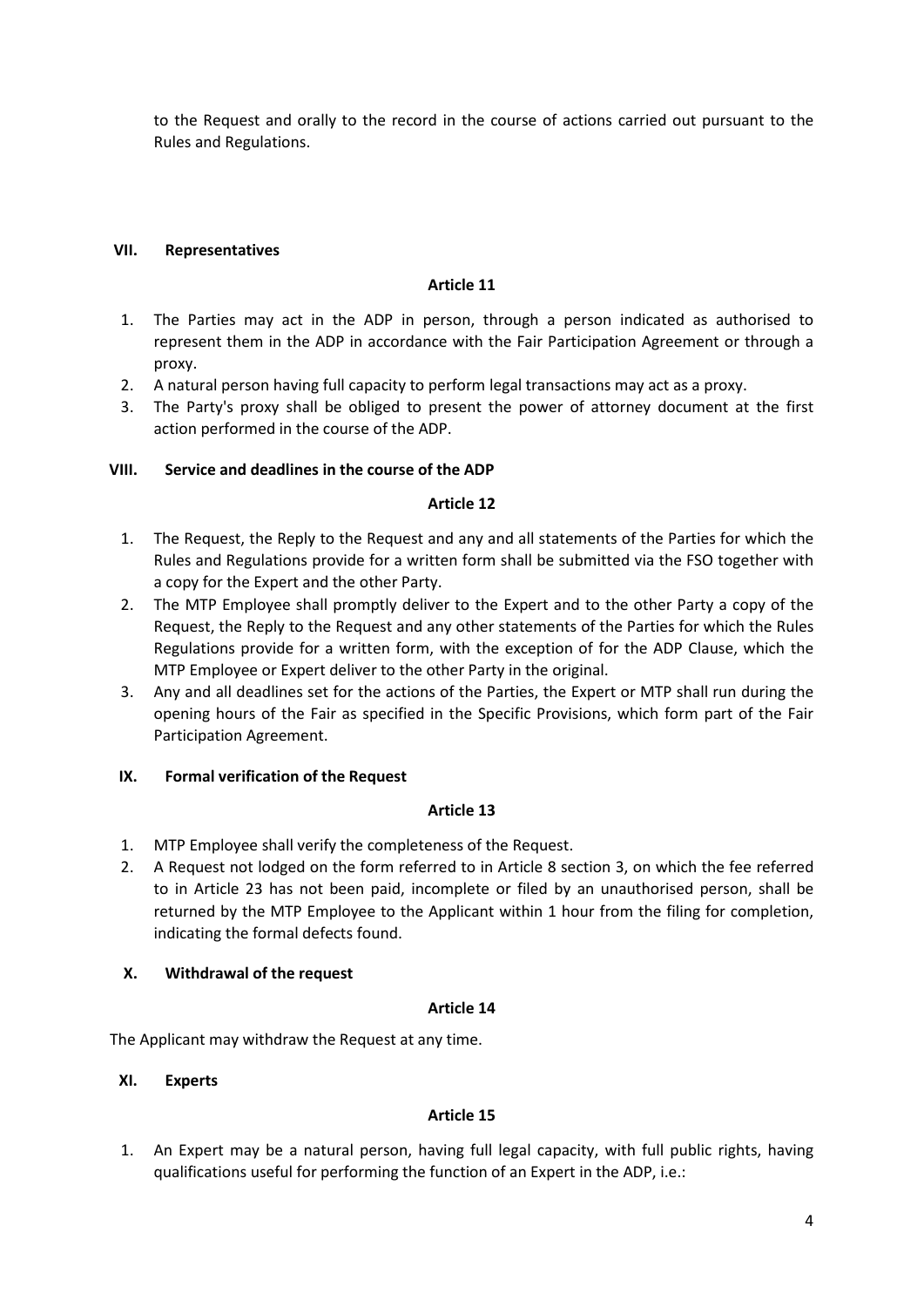- 1) a person entered on the list of attorneys-at-law ('adwokat' or 'radca prawny'), patent attorneys or
- 2) a retired judge or
- 3) a person holding at least the academic degree of Doctor of Laws or
- 4) a foreign lawyer within the meaning of the Act of 5 July 2002 on the Provision of Legal Aid by Foreign Lawyers in the Republic of Poland, entered in the list of foreign lawyers maintained by the regional bar association or the regional chamber of attorneys-at-law and entered in the list of Friendly IP Experts maintained by MTP.

2. The Expert shall be impartial, independent and perform his duties with due diligence to the best of his knowledge and ability.

- 3. The Expert shall be appointed to consider the dispute in accordance with on-duty roster of Experts from the list kept by MTP during the Fair, upon notification by an MTP Employee of the receipt of a Request by the FSO. The list of Experts and the order in which they are available on-call referred to in the previous sentence shall be open.
- 4. The Expert shall be excluded if there is a circumstance that could cause reasonably doubt as to his impartiality or independence in a given case.
- 5. Before delivering the Request to the Opponent, the Expert shall make a written statement of his independence and impartiality in accordance with the specimen attached as Appendix 7 to the Rules and Regulations or a statement of exclusion from participation in the case.
- 6. The Party may file a written motion asking for exclusion of the Expert only if there are circumstances that raise reasonable doubt as to his independence or impartiality. In the content of the motion for exclusion of the Expert, the Party shall specify the circumstances justifying the request.
- 7. A motion for exclusion of the Expert lodged after the Applicant and the Opponent have signed the ADP Clause shall be left without consideration, unless the Party proves that the reason for exclusion arose or became known to the Party only after the conclusion of the ADP Clause by that Party.
- 8. The motion for exclusion of the Expert shall be considered by the Expert next in line to the Expert to whom the motion refers, in accordance with the order in which the Experts from the list maintained by MTP are on duty during the Fair.
- 9. If the Expert excludes himself or is excluded at the motion of the Party, he shall be replaced by the next Expert from the list maintained by MTP in the order in which Experts from the list maintained by MTP are on duty during the Fair.
- 10. The Expert joining the proceedings, after reviewing the collected documentation, shall decide whether it is necessary to repeat particular ADP actions.

## **XII. Refusal to initiate and discontinuation of the ADP**

- 1. The Expert shall refuse to initiate the ADP, and discontinue the initiated proceedings if:
	- 1) The Request concerns matters excluded from the subject of the ADP indicated in Article 5 section 1 of the Rules and Regulations;
	- 2) the complexity of the case, and in particular the amount of evidence which has to be examined or the need to take evidence from expert opinions, does not allow for its consideration within the time limit specified in Article 22 section 1;
	- 3) the same subject matter of the case between the same Parties was the subject of a decision of a common court of law or a court of arbitration;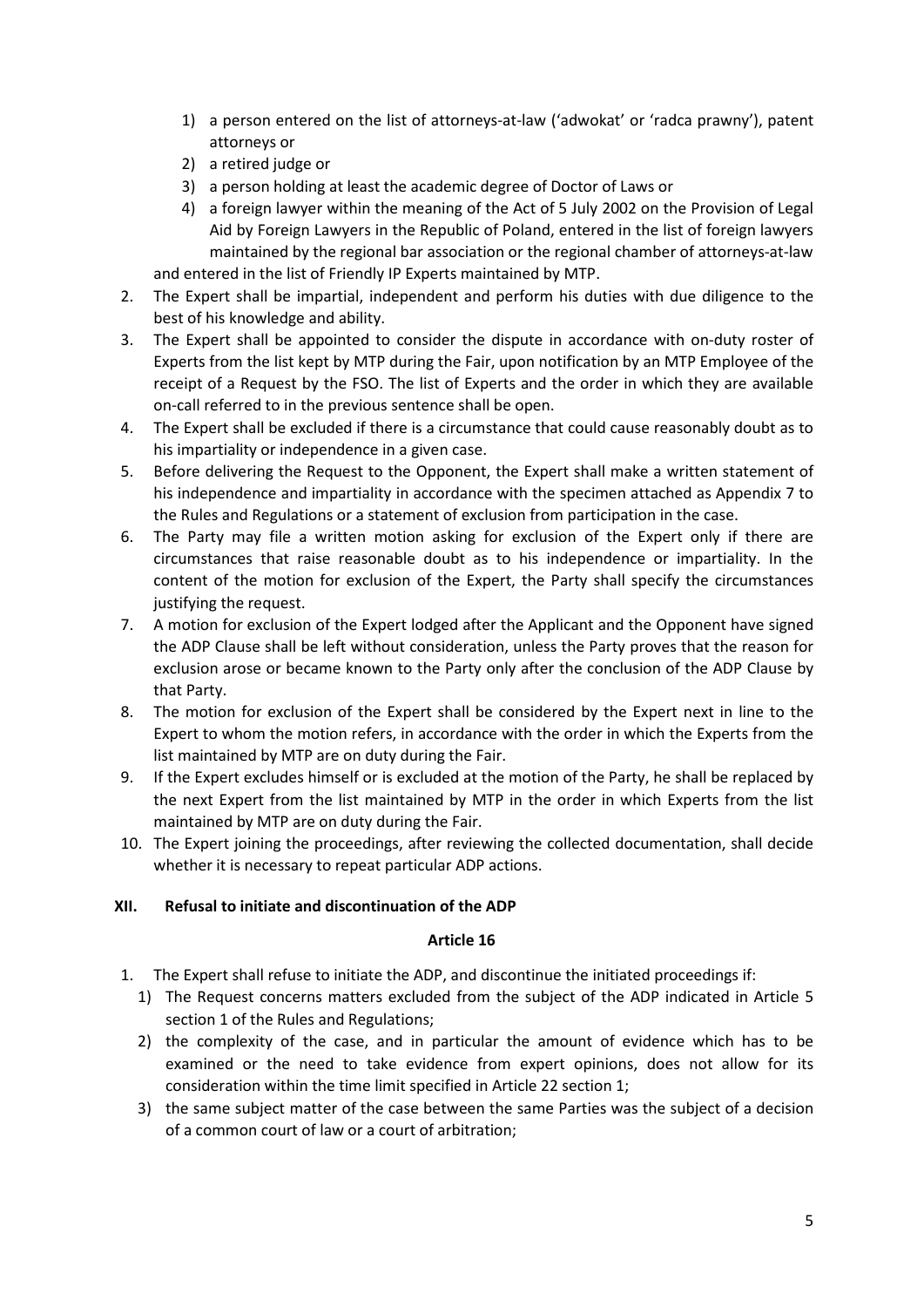- 4) the same subject matter of the case between the same Parties has already been considered in the ADP or the ADP concerning the same matter is pending, subject to the provisions of Article 19 section 4.
- 2. If the Applicant withdraws the Request after it has been sent to the Expert or if the Opponent does not submit a signed ADP Clause after the Request has been delivered to him, the Expert shall discontinue the ADP.
- 3. The Expert shall notify MTP and the Parties of the refusal to initiate or discontinue the ADP, indicating the basis for such decision in writing. In the event that the proceedings are discontinued due to the withdrawal of the Request before its delivery to the Opponent, the Expert shall inform only MTP and the Applicant about the discontinuance of the ADP and its grounds.

## **XIII. ADP course (Procedure)**

# **Article 17**

- 1. The Request shall be delivered to the Opponent by a MTP Employee in the presence of the Expert. Together with the Request the Opponent shall be served with a specimen of the ADP Clause, which the Opponent shall sign and lodge within the time limit specified in Article 19 section 1, accompanied by a power of attorney to conclude the arbitration clause for the person making the aforesaid statement on behalf of the Opponent
- 2. Immediately after the delivery of the Request, the Expert shall inspect the Opponent's stand. If the person authorised to represent the Opponent in the ADP in accordance with the Fair Participation Agreement or the Opponent's representative is not present at the time of delivery of the Request, the Expert may refrain from carrying out the inspection for a period not exceeding 1 hour.
- 3. If necessary, in particular if the assessment of the legitimacy of the Request requires that the Applicant's Stand be inspected, the Expert may also inspect the Applicant's Stand.
- 4. The Expert and the Opponent shall participate in the inspection. The Applicant may participate in the inspection, but his absence shall not suspend the action, unless the Expert obliges the Applicant to appear.
- 5. During the inspection, photographic documentation of the Stand may be prepared.
- 6. A report shall be drawn up on the inspection. The Expert shall include in the report the motions and statements of the Parties present during the inspection. The photographic documentation referred to in section 5 shall be annexed to the report. The report shall be signed by the Parties participating in the inspection and the Expert. In case of impossibility or refusal to sign the report by any of the Parties, the Expert shall include in the report a note specifying the reason for the lack of signature.
- 7. The report shall be drawn up on the form constituting Appendix No. 3 to the Rules and Regulations.

## **Article 18**

1. Within the time limit specified in Article 19 section 1, the Opponent may inform the MTP Employee of the readiness to immediately remove, obscure or cease using the disputed Exhibits indicated in the Request for the duration of the Fair by submitting a statement on the form attached as Appendix No. 4 to the Rules and Regulations. Together with the statement indicated in the previous sentence, the Opponent shall submit a signed ADP Clause, referred to in Article 1 clause 16 of the Rules and Regulations, accompanied by a power of attorney to conclude the arbitration clause for the person making the aforesaid statement on behalf of the Opponent.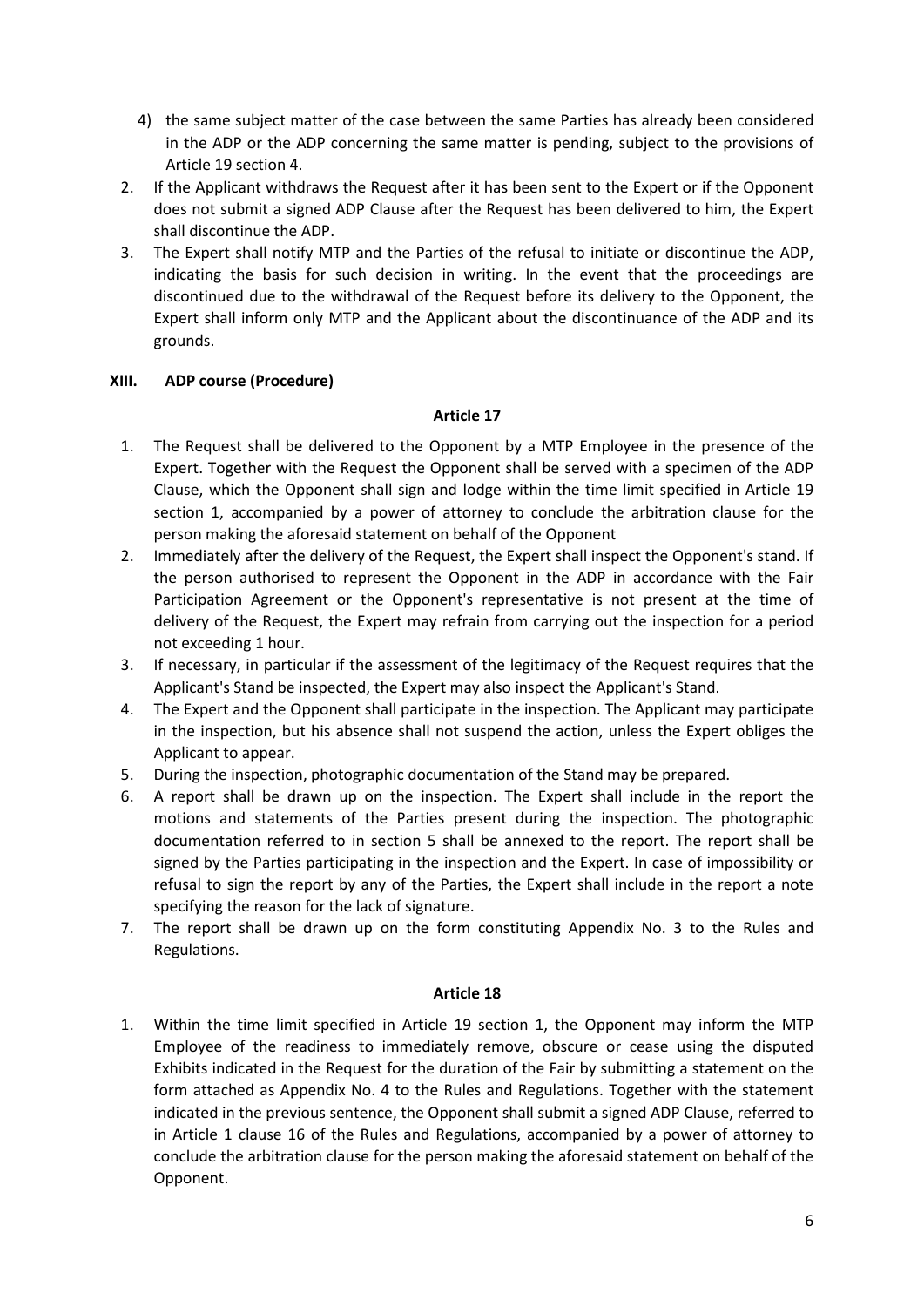- 2. In the case specified in section 1, the Expert shall discontinue the ADP and shall issue a ruling on the costs of the proceedings.
- 3. The Expert shall make a note about the discontinuance of the ADP on the Opponent's statement referred to in section 1. The Opponent shall be obliged to perform the actions indicated in the statement immediately, not later than within 1 hour of the discontinuance of the ADP.

#### **Article 19**

- 1. The Opponent may submit a Reply to the Request within 4 hours of the delivery of the Request. Failure to submit a Reply to the Request shall not halt the consideration of the Request.
- 2. The Reply to the Request shall be submitted on the form constituting Appendix No. 5 to the Rules and Regulations.
- 3. Together with the Reply to the Request, the Opponent shall submit a signed ADP Clause, as referred to in Article 1 clause 16 of the Rules and Regulations, accompanied by a power of attorney to conclude an arbitration clause for the person submitting the Reply to the Request on behalf of the Opponent.
- 4. Submitting the Reply to the Request, the Opponent may file a Cross-Request if the Applicant is accused of infringing or threatening to infringe his IPR or of committing an act of unfair competition in connection with the alleged infringement of the Opponent. In such case, the Cross-Request shall be passed to the Expert conducting the proceedings pending in connection with the main Request. The provisions of the Rules and Regulations concerning the Main Request shall apply to the Cross-Request.

## **Article 20**

- 1. Upon submission of the ADP Clause by both Parties and upon submission of the Reply to the Request or ineffective expiry of the deadline for its submission, the Parties and the Expert shall join the meeting.
- 2. The meeting shall be chaired by the Expert. The Expert may encourage reconciliation between the Parties and assist the Parties in formulating proposals regarding the content of a settlement.
- 3. If the Parties fail to reach agreement in the case, the Expert shall give the Parties the opportunity to express their final position and proceed to settle the dispute.
- 4. The Expert shall draw up a record of the meeting. The record shall include, in particular, the content of the settlement agreement, a reference to the refusal of a Party to join the meeting or to participate in it. The record shall be signed by the Parties and the Expert. In case of impossibility or refusal to sign by any of the Parties, the Expert shall include in the record a note specifying the reason for the lack of signature.
- 5. The record shall be drawn up on the form constituting Appendix No. 6 to the Rules and Regulations.

## **Article 21**

If the Party fails without good cause to comply with any provision of the Rules and Regulations or any Expert's instruction given during the ADP, the proceeding shall continue in accordance with the Rules and Regulations, and the Expert shall decide on the interpretation of such conduct of the Party.

#### **XIV. Ruling**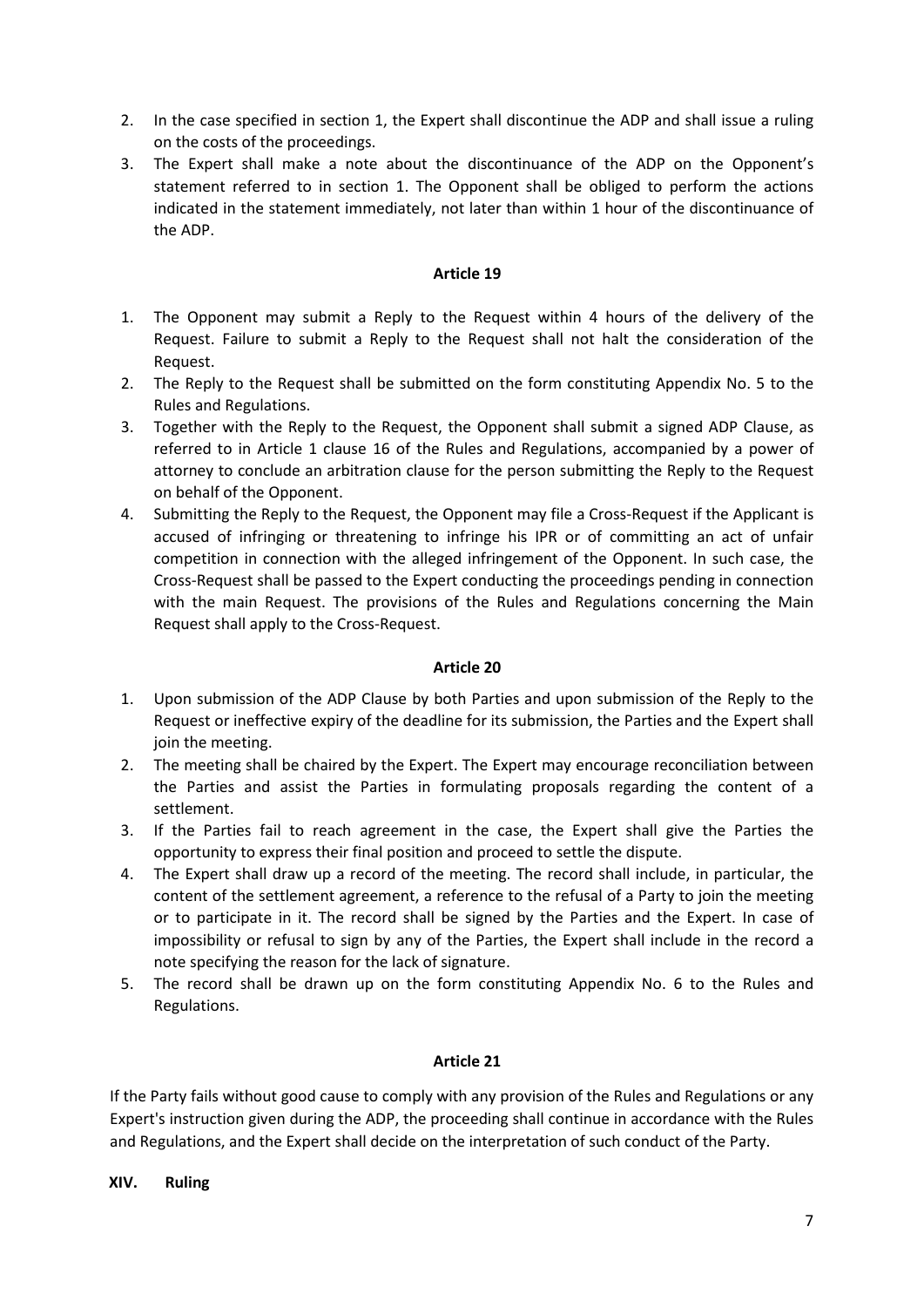# **Article 22**

- 1. In the absence of an amicable settlement of the dispute, the Expert shall issue a ruling as soon as possible. In each case, the Expert shall issue a ruling no later than within 9 hours of the effective submission of the Request.
- 2. In the wording of the ruling, the Expert shall either allow or dismiss the Request in whole or in part and shall decide on the costs of the ADP. The ruling shall contain concise grounds in which the Expert indicates the facts and evidence on which he relied.
- 3. Allowing the Request in whole or in part, the Expert:
	- 1) shall order the Opponent to remove the disputed Exhibits from the Stand, cover them or discontinue their use or
	- 2) shall order the Opponent to permanently close the Stand.
- 4. Allowing the Request in whole or in part, the Expert may address a recommendation to MTP to exclude the Opponent from the next edition of the Fair in the event of particularly blatant violations or persistent obstruction of the ADP by the Opponent.
- 5. If the ruling does not contain any of the elements referred to in section 2-3, the Party may, within 1 hour of service of the ruling, request its supplementation. In such case, the Expert shall be obliged, within 1 hour of notification of the request, to supplement the ruling or to inform the Party of the refusal to supplement the ruling together with the reasons for such decision.
- 6. The ruling of the Expert shall be immediately enforceable. The Parties shall have no right of appeal against the ruling.
- 7. The Parties and the Expert shall be bound by the ruling from the time of its delivery.

## **XV. Fees and rules for incurring ADP costs**

- 1. A Request fee of PLN 4,000 (in words: four thousand), increased by the value added tax (VAT) due in accordance with applicable law, shall be paid to the bank account of MTP indicated by the FSO, to cover the total costs of the ADP.
- 2. MTP shall refund the Request fee to the Applicant, referred to in section 1, on the basis of a correcting invoice accepted by the Applicant, no later than within 5 days after the end of the Fair, in the event of:
	- 1) refusal to initiate the ADP for the reason referred to in Article 16 section 1 clause 2;
	- 2) withdrawal by the Opponent from the Fair Participation Agreement concluded with MTP prior to the delivery of the Request to the Opponent;
	- 3) withdrawal of the Request before it is sent to the Expert.
- 3. The Request fee due to be paid to MTP is PLN 1,000 (in words: one thousand), and MTP shall refund the overpaid amount of the Request fee to the Applicant, on the basis of a correcting invoice accepted by the Applicant, no later than within 5 days after the end of the Fair, in the event of:
	- 1) refusal to initiate or discontinuance of the ADP for the reason referred to in Article 16 section 1 clause 1 and 3-4;
	- 2) discontinuance of the ADP for the reason referred to in Article 16 section 1 clause 2, after the inspection of the Opponents' stand by the Expert, referred to in Article 17 section 2;
	- 3) withdrawal of the Request after it is sent to the Expert.
- 4. In the event of a ruling in favour of the Applicant the Expert shall order the Opponent to refund the Request fee to the Applicant.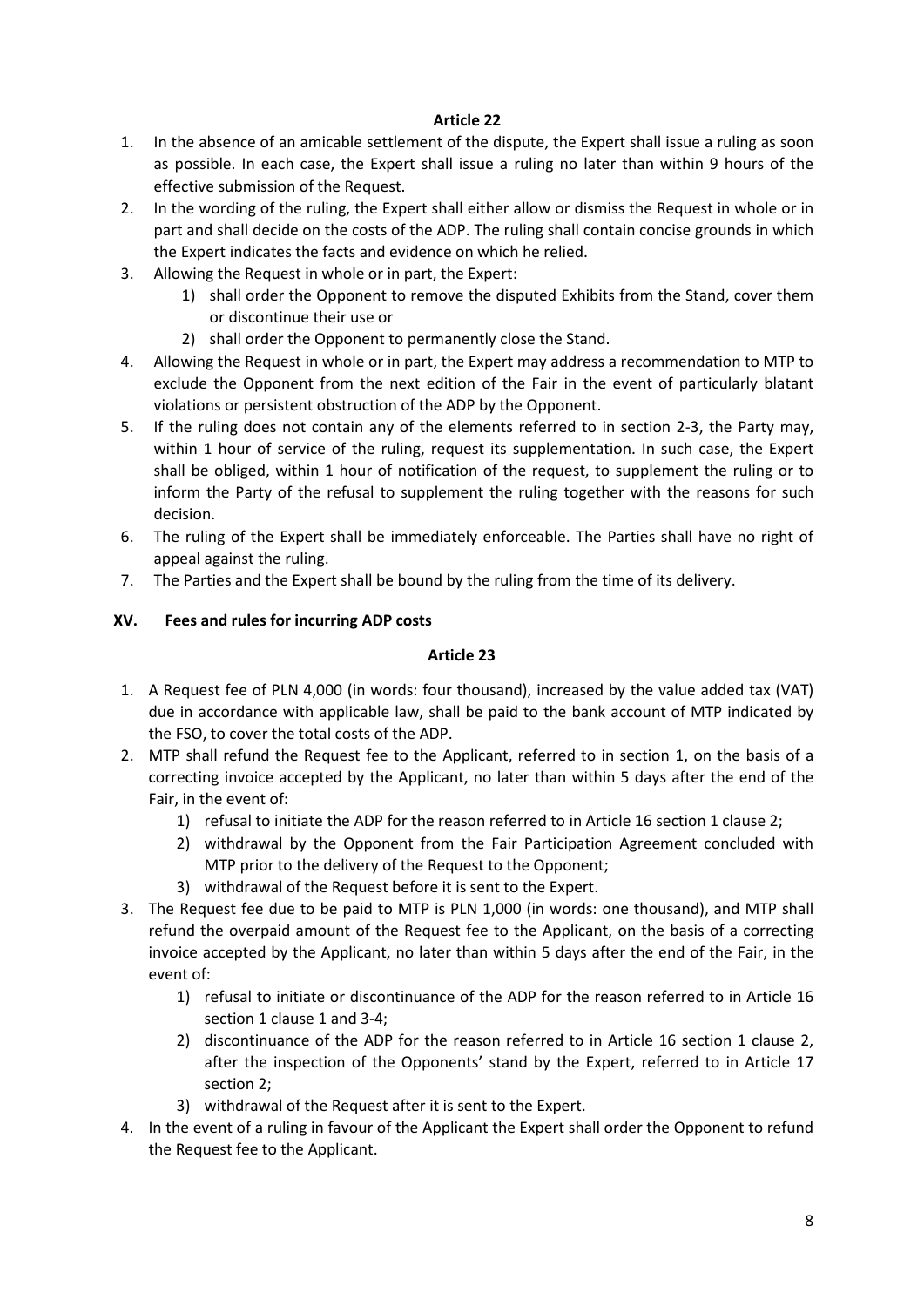- 5. In the event of voluntary removal, covering or cessation of the use by the Opponents of disputed Exhibits in accordance with Article 18 section 1-2, the Request fee due to be paid to MTP is PLN 1,000 (in words: one thousand). The Expert shall order the Opponent to refund to the Applicant the equivalent of the amount specified in the previous sentence. MTP shall refund to the Applicant the overpaid amount of the Request fee, on the basis of a correcting invoice accepted by the Applicant, no later than within 5 days after the end of the Fair.
- 6. In the event of the conclusion of a settlement agreement by the Parties, the Request fee due to be paid to MTP is PLN 3,000 (in words: three thousand). MTP shall refund to the Applicant the overpaid amount of the Request fee, on the basis of a correcting invoice accepted by the Applicant, no later than within 5 days after the end of the Fair. The Opponent shall refund to the Applicant the remaining amount of the Request fee, unless the Parties stipulate otherwise in the settlement agreement.
- 7. In the event of the Opponent's failure to submit a signed ADP Clause or withdrawal by the Opponent from the Fair Participation Agreement concluded with MTP after the delivery of the Request to the Opponent, the Request fee due to MTP after inspection of the Opponent's stand, referred to in Article 17 section 2, is PLN 1000 (in words: one thousand). MTP shall refund to the Applicant the overpaid amount of the Request fee, on the basis of a correcting invoice accepted by the Applicant, no later than within 5 days after the end of the Fair
- 8. In the event of a ruling against the Applicant, the fee on the Request shall not be refunded.
- 9. The amounts due to MTP, specified in sections 3 and 5-7 are net amounts, to which the value added tax (VAT) due is added by MTP in accordance with applicable law. In the events specified in sections 4-6 the obligation of the Opponent to pay to the Applicant the amount indicated therein, resulting from the Expert's ruling or the settlement agreement concluded by the Parties, constitutes reimbursement of the costs of PPS proceedings. The reimbursement of the costs of the ADP proceedings, referred to in the previous sentence to the Applicant who is a payer of value added tax shall be paid in net amount.

#### **XVI. Enforcement of the ruling**

#### **Article 24**

- 1. If the Opponent does not comply immediately with the contents of the ruling or settlement, the Applicant may request MTP to enforce the ruling or settlement via the FSO at the expense and risk of the Opponent.
- 2. The Applicant may apply to MTP via the FSO for the enforcement of the ruling or settlement also in the event that, after the enforcement of the ruling or settlement, the Opponent behaves contrary to its contents during the Fair.
- 3. If the Opponent fails to comply with the obligation under Article 18 section 3 to voluntarily remove, cover or discontinue the use of the disputed Exhibits as referred to in Article 18 section 1-2 or, after this obligation has been complied with, again behaves contrary to its content, the provisions of sections 1 and 2 shall apply accordingly.
- 4. If the Opponent or third parties acting in concert with the Opponent hinder or prevent MTP from enforcing the ruling or the obligation under Article 18 section 1-2 on the basis of sections 1-3, MTP may submit to the Opponent a statement on the termination of the Fair Participation Agreement with immediate effect. In the case specified in the previous sentence, MTP may also ban the Opponent from participating in a Fair over a specific period.

#### **XVII. Processing of personal data in connection with the ADP**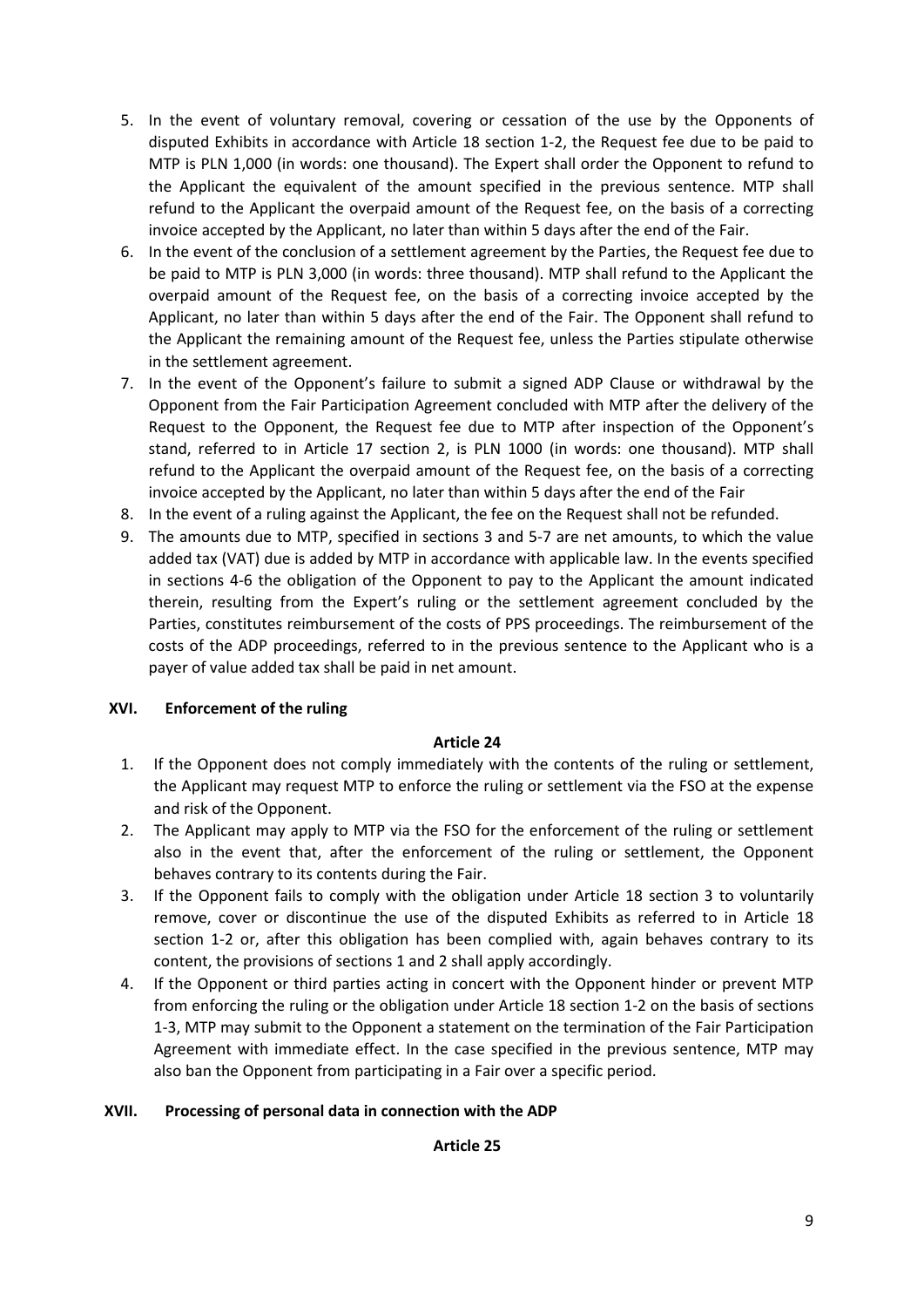- 1. The controller of personal data processed in connection with the ADP is Międzynarodowe Targi Poznańskie sp. z o.o. with its registered office in Poznań, ul. Głogowska 14, 60-734 Poznań.
- 2. MTP has appointed a Data Protection Officer (DPO), who may be contacted by e-mail at: [iod@grupamtp.pl.](mailto:iod@grupamtp.pl)
- 3. As part of the ADP, MTP processes personal data of the Parties (natural person), their representatives or employees, Experts and third parties, e.g. inspection participants exclusively for the purpose of conducting the ADP in accordance with the Rules and Regulations and generally applicable legal regulations, in particular Regulation (EU) 2016/679 of the European Parliament and of the Council of 27 April 2016 on the protection of individuals with regard to the processing of personal data and on the free movement of such data and repealing Directive 95/46/EC (general regulation on data protection) (hereinafter referred to as the GDPR).
- 4. The provision of personal data by the Party (natural person), its representative or employee, Expert, third party is voluntary, but failure to provide such data makes it impossible to participate in the ADP.
- 5. In the event of Applicants (natural persons) and Experts, MTP processes their personal data to the extent necessary for taking actions at their request before the conclusion of an agreement or performance of an agreement concluded between MTP and the Applicant (natural person) – to the extent covered by the Request and the ADP Clause - (legal basis: Article 6(1)(b) of the GDPR), as well as in order to perform legal obligations incumbent upon MTP in connection with the performance of such agreements, in particular obligations relating to accounting and tax settlements (legal basis: Article 6(1)(c) of the GDPR).
- 6. In the event of Opponents (natural persons), MTP processes their personal data to the extent indicated by the Applicant in the Request (name and surname of the Opponent (natural person), stand number) - in order to initiate the ADP in accordance with the terms set forth in the Rules and Regulations - which constitutes a legitimate interest of MTP pursuant to Article 6(1)(b) of the GDPR, and in the event that the Opponent accedes to the ADP to the extent necessary for taking actions at his request before the conclusion of an agreement or performance of an agreement concluded between MTP and the Opponent (natural person) – to the extent covered by the reply to the Request and the ADP Clause - (legal basis: Article 6(1)(b) of the GDPR), as well as in order to perform legal obligations incumbent upon MTP in connection with the performance of such agreements, in particular obligations relating to accounting and tax settlements (legal basis: Article 6(1)(c) of the GDPR).
- 7. In the event of representatives or employees of the Parties or third parties, MTP processes their personal data to the extent specified in the Request or in reply to the Request - in order to perform the ADP, i.e. to service and perform the actions undertaken by the representative/employee within the ADP - which constitutes the performance of MTP's obligations under the provisions of law governing the power of attorney (representatives of the Parties), as well as constitutes a legitimate interest of MTP pursuant to Article 6(1)(f) of the GDPR.
- 8. MTP may process personal data of the Sites (natural persons), their representatives or employees, as well as Experts and third parties also:
	- a) in order to assert, pursue or defend claims between them and MTP which constitutes MTP's legitimate interest under Article 6(1)(f) of the GDPR;
	- b) where the ADP is conducted on MTP's premises in order to ensure the safety of MTP, its personnel, which constitutes a legitimate interest of MTP under Article 6(1)(f) of the GDPR.
- 9. With the consent of the Party (natural person), its representative or employee, the Expert, a third party, their personal data may be processed for each of the purposes indicated in the consent clause, e.g. for marketing purposes pursuant to Article 6(1)(a) of the GDPR. Consent to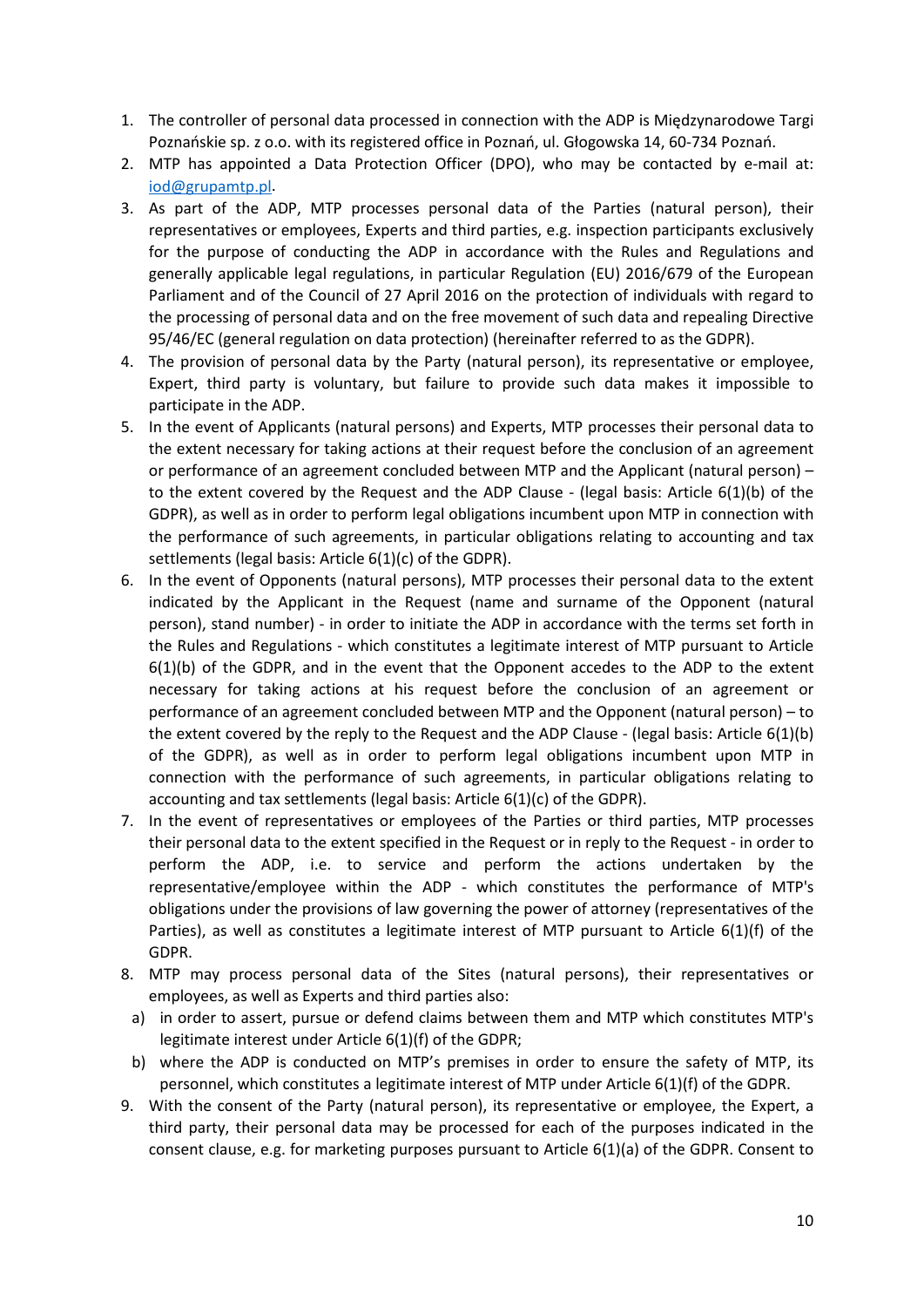the processing of personal data for the above purposes is not required in order to participate in the ADP.

- 10. MTP may disclose personal data of the Parties (natural persons), their representatives or employees, Experts, third parties to entities providing it with legal services, IT services, accounting, service, agency, postal, courier, printing services. MTP shall disclose personal data of the above entities to other entities participating in the ADP in accordance with the terms set forth in the Rules and Regulations.
- 11. Personal data of the Parties (natural persons), their representatives or employees, Experts, third parties shall be stored for the period necessary to complete the ADP, after which the data shall be stored for the period appropriate for the statute of limitations of claims and criminal offences or for the period required by law, e.g. tax regulations.
- 12. Within the limits set forth by law, persons whose personal data are processed in connection with the ADP shall have the right to demand: access to the content of their data, rectification, deletion, limitation of processing, data portability, file an objection to the processing of personal data based on the legitimate interest of MTP.
- 13. Where personal data are processed on the basis of a consent, the consent may be withdrawn at any time without affecting the lawfulness of the processing carried out on the basis of this consent prior to its withdrawal.
- 14. The rights referred to above may be exercised by indicating the demands and communicating them in any form, in particular to e-mail address: [iod@grupamtp.pl.](mailto:iod@grupamtp.pl)
- 15. Persons whose personal data are processed in connection with the ADP shall have the right to lodge a complaint with the President of the Office for Personal Data Protection if they consider that the processing of their personal data by MTP violates the provisions of the GDPR.

# Appendices:

- Appendix No. 1 Specimen ADP Clause
- Appendix No. 2 Specimen of the Request
- Appendix No. 3 Visual Inspection Report Specimen
- Appendix No. 4 Specimen of the Opponent's Declaration
- Appendix No. 5 Specimen of the Reply to the Request
- Appendix No. 6 Minutes of a Meeting Specimen
- Appendix No. 7 Specimen of the Expert's declaration of impartiality and independence in the ADP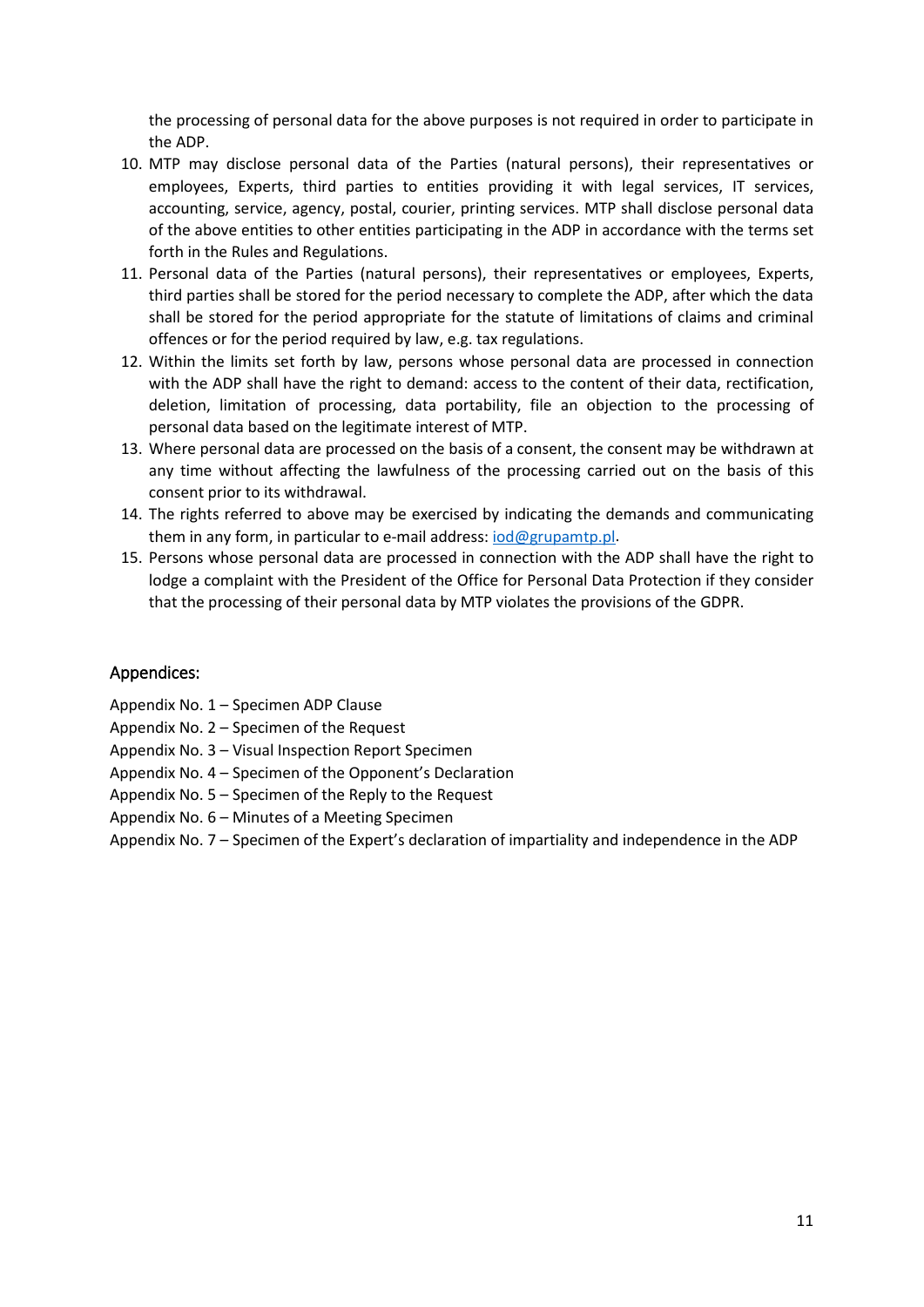# **ADP CLAUSE**

**Case number**

Whereas on **whereas** on **the during and all the during and all the set of the set of the set of the set of the set of the set of the set of the set of the set of the set of the set of the set of the set of the set of the s** 

#### (*name of event*)

organised by Międzynarodowe Targi Poznańskie sp. z o.o. in Poznań (hereinafter referred to as "MTP"), a request was filed at the Fair Service Office for the initiation of Accelerated Dispute Procedure (hereinafter: "ADP") in case no. \_\_\_\_\_\_\_\_\_\_\_\_\_\_\_\_\_\_\_\_\_\_\_\_\_\_\_\_\_\_\_ concerning the plea of infringement of intellectual property rights or committing an act of unfair competition as defined in Article 5 of the Rules and Regulations of the Accelerated Dispute Procedure (ADP) for participants in fairs organised by Międzynarodowe Targi Poznańskie Sp. z o.o. (hereinafter: "ADP Rules and Regulations") in the manner specified in the above request, I hereby consent to the dispute indicated above being resolved by an expert from the list of experts kept by MTP, appointed in accordance with the provisions of the ADP Rules and Regulations.

I consent to resolving the above dispute on the basis of the provisions of the ADP Rules and Regulations setting forth the rules and mode of proceedings conducted as part of ADP, attached as Appendix 1 to this statement.

At the same time, I confirm that this ADP Clause does not exclude the possibility of pursuing before common courts claims, arising from the abovementioned dispute, that cannot be the subject of a ruling referred to in Article 22 of the ADP Rules and Regulations.

Appendices:

- 1. ADP Rules and Regulations;
- 2. Power of attorney to sign the arbitration clause.

| Place, date and time | Legible signature, stamp |
|----------------------|--------------------------|
|                      |                          |
|                      |                          |
|                      |                          |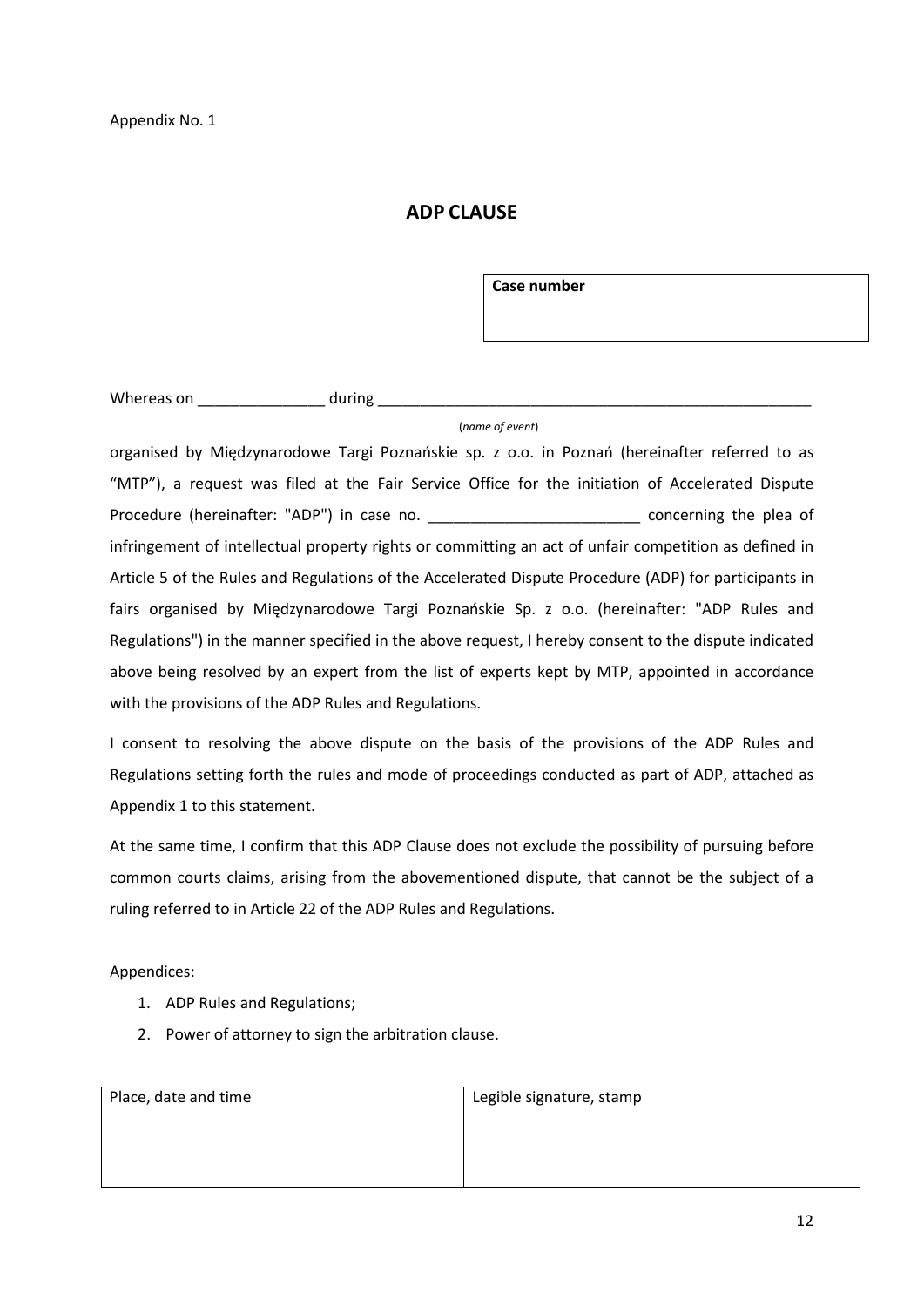Appendix No. 2

#### **REQUEST FOR INITIATING**

## **ACCELERATED DISPUTE PROCEDURE ("ADP")**

*(The request for initiating the ADP shall be submitted via the Fair Service Office [FSO], at the earliest on the day preceding the opening day of the Fair, and at the latest by 2 p.m. on the penultimate day of the Fair. In the case of One-Day Fairs, the Request may be submitted only on the day preceding the opening day of the Fair until 5:00 p.m.).*

**Case number** *(Filled in by FSO.)*

#### **A. Case details**

Name/number of the fair

Date and time of receipt *(To be completed by FSO.)*

#### **B. Parties**

| <b>Details of the Applicant</b> |
|---------------------------------|
|                                 |
| Name and surname/business name  |
|                                 |
| Address                         |
|                                 |
| E-mail                          |
|                                 |
| Contact mobile phone            |
|                                 |
| Stand number                    |
|                                 |

# **Details of Representative/Proxy[\\*](#page-12-0) of the Applicant** *(If the Applicant is represented by a professional proxy, the request should be accompanied by a power of attorney.)* Name and surname E-mail

<span id="page-12-0"></span> <sup>\*</sup> *Delete as appropriate. A representative is the person specified in the notification of participation authorised to represent the Applicant in the ADP.*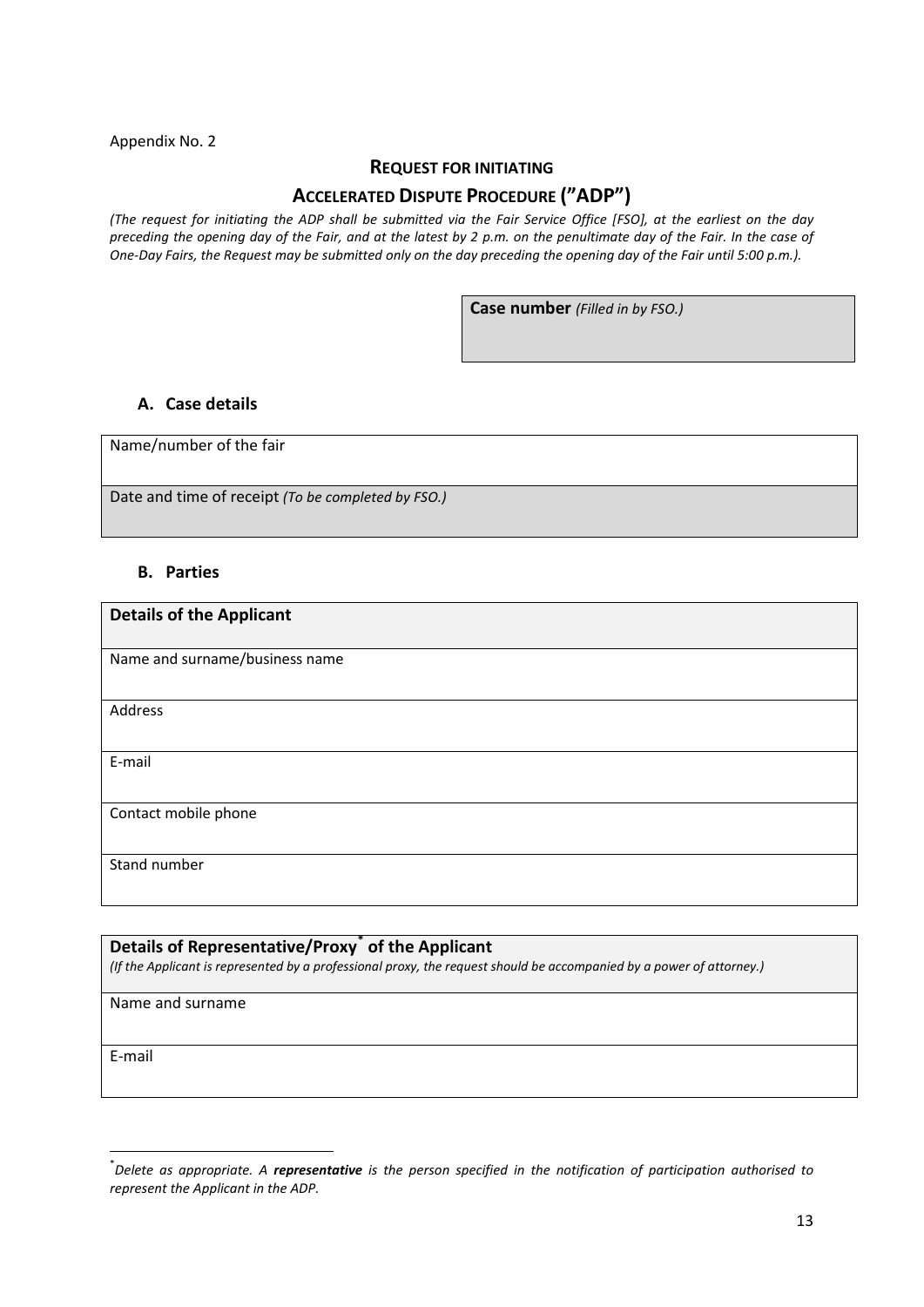Contact mobile phone

#### **Details of the Opponent**

Name and surname/business name

Stand number

# **C. Declaration and motions of the Applicant**

1. The Applicant accuses the Opponent of:

copyright infringement

infringement of the right of protection for a trade mark

committing an act of unfair competition

infringement of the right from registration of an industrial design

2. Description of the plea in law specifying the disputed exhibits

## 3. Grounds, including indication of the evidence

*(Evidence of rights: Evidence may include in particular extracts from the relevant industrial property rights register, documents evidencing payment of periodic fees, documents evidencing authorship or other author's economic rights, including agreements for the acquisition of the disputed IPR or for obtaining a licence to use the disputed IPR; the evidence must be attached to the Request.)*

| No | Type of document |
|----|------------------|
|    |                  |
|    |                  |
|    |                  |
|    |                  |
|    |                  |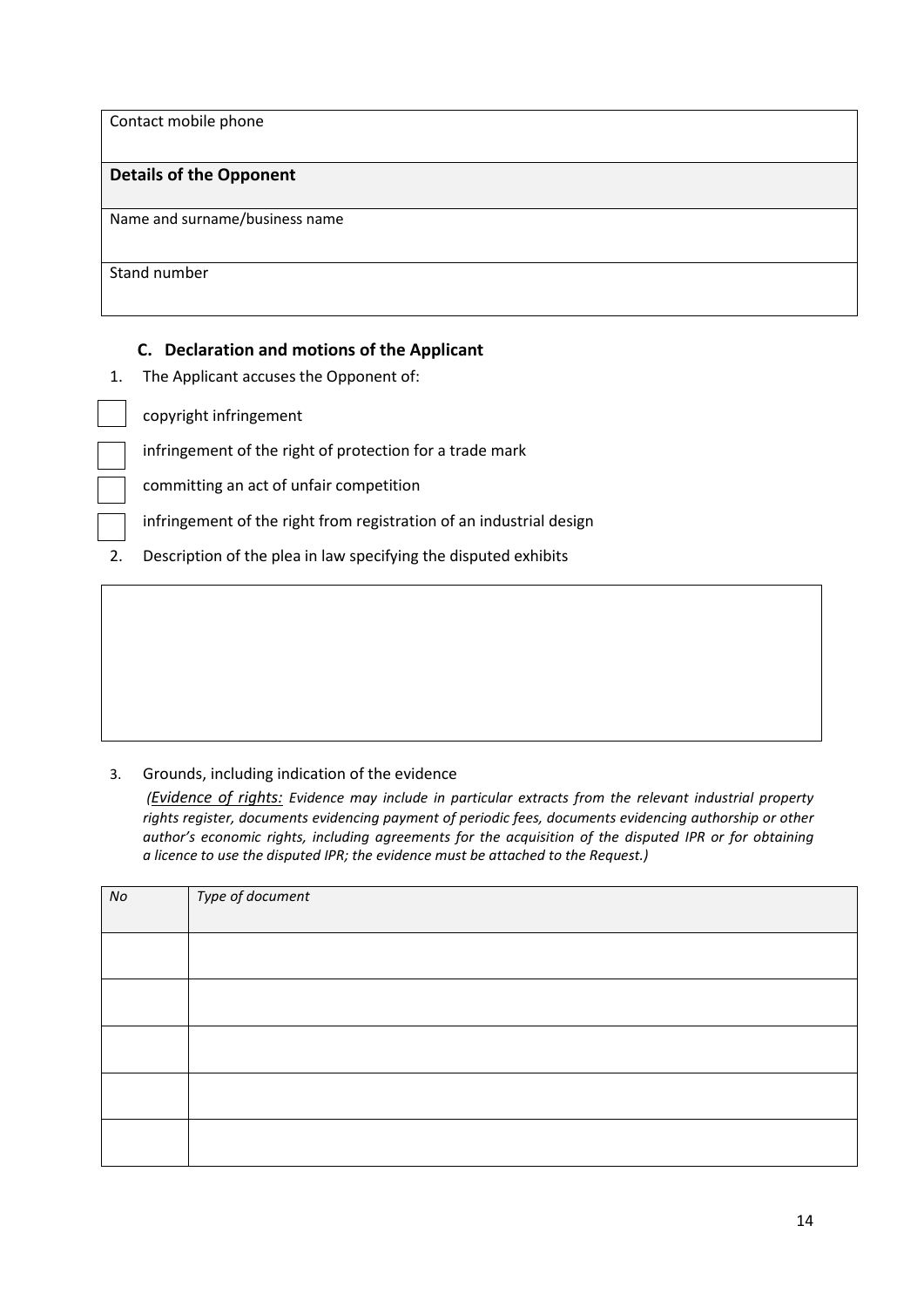Grounds and other evidence in support of the Applicant's assertions

# **D. Proof of payment of the fee on the Request**

Details for the fee on the Request: Międzynarodowe Targi Poznańskie sp. z o.o. ul. Głogowska 14, 60-734 Poznań Bank account numer Nr konta **PLN**: 38 102040270000110204242962 Nr konta **EUR** (IBAN): PL 46 102040270000140210929075, SWIFT: BPKOPLPW

**The filing of this Request with the FSO by an entity which is not an Exhibitor, bound by a Fair Participation Agreement concluded with Międzynarodowe Targi Poznańskie Sp. z o.o., is tantamount to an undertaking to comply with the provisions of the Accelerated Dispute Procedure (ADP) Rules and Regulations for participants in fairs organised by Międzynarodowe Targi Poznańskie Sp. z o.o.**

| Place, date and time | Signature |
|----------------------|-----------|
|                      |           |

*Appendices:*

*1. Power of attorney[\\*](#page-14-0) ,*

\_\_\_\_\_\_\_\_\_\_\_\_\_\_\_\_\_\_\_\_\_\_\_\_\_\_\_\_\_\_

- *2. Proof of payment of the fee on the Request,*
- *3.*
- *4.*
- *5.*

<span id="page-14-0"></span> <sup>\*</sup> *Attach if the Opponent is represented by an attorney*. *Otherwise delete.*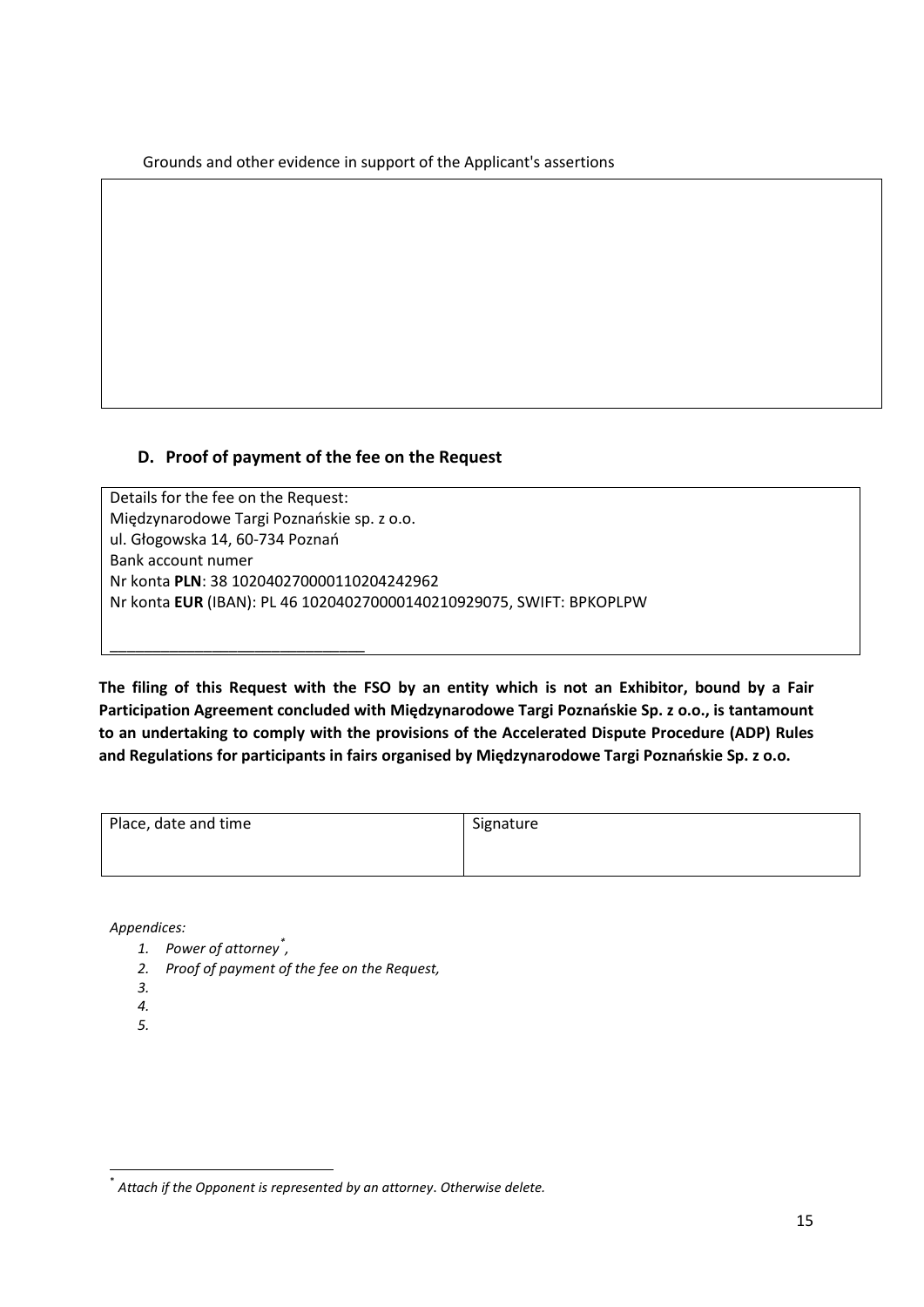#### **Information on the processing of personal data of the Applicant and/or their representative/employee**

- 1. The controller of personal data processed in connection with the ADP is MTP. Contact details: Międzynarodowe Targi Poznańskie sp. z o. o. with its registered office in Poznań, 60-734, ul. Głogowska 14, e-mail: iod@gru[pamtp.pl.](mailto:iod@grupamtp.pl)
- 2. MTP has appointed a Data Protection Officer (DPO), who may be contacted by e-mail at: [iod@grupamtp.pl.](mailto:iod@grupamtp.pl)
- 3. As part of the ADP, MTP processes personal data of the Applicant (natural person), their representatives or employees exclusively for the purpose of conducting the ADP in accordance with the Rules and Regulations and generally applicable legal regulations, in particular Regulation (EU) 2016/679 of the European Parliament and of the Council of 27 April 2016 on the protection of individuals with regard to the processing of personal data and on the free movement of such data and repealing Directive 95/46/EC (general regulation on data protection) (hereinafter referred to as the GDPR).
- 4. The provision of personal data by the Applicant (natural person), their representative or employee is voluntary, but failure to provide such data makes it impossible to participate in the ADP.
- 5. MTP processes the personal data of the Applicant (natural person) to the extent necessary for taking actions at their request before the conclusion of an agreement or performance of an agreement concluded between MTP and the Applicant (natural person) – to the extent covered by the Request and the ADP Clause - (legal basis: Article 6(1)(b) of the GDPR), as well as in order to perform legal obligations incumbent upon MTP in connection with the performance of such agreements, in particular obligations relating to accounting and tax settlements (legal basis: Article 6(1)(c) of the GDPR).
- 6. In the event of representatives or employees of the Applicant, MTP processes their personal data to the extent specified in the Request or in the ADP clause - in order to conduct the ADP, i.e. in order to service and perform actions undertaken by the representative/employee within the ADP - which constitutes performance of MTP's obligations under the provisions of law governing the power of attorney (representatives) and constitutes a legitimate interest of MTP pursuant to Article 6(1)(f) of the GDPR.
- 7. MTP may process personal data of the Applicant (natural person), their representatives or employees also:
- a) in order to assert, pursue or defend claims between them and MTP which constitutes MTP's legitimate interest under Article 6(1)(f) of the GDPR;
- b) where the ADP is conducted on MTP's premises in order to ensure the safety of MTP, its personnel, which constitutes a legitimate interest of MTP under Article 6(1)(f) of the GDPR.
- 8. With the consent of the Applicant (natural person), their representative or employee, their personal data may be processed for the purposes indicated each time in the consent clause, e.g. for marketing purposes pursuant to Article 6(1)(a) of the GDPR. Consent to the processing of personal data for the above purposes is not required in order to participate in the ADP.
- 9. MTP may disclose personal data of the Applicant (natural person), their representatives or employees to entities providing legal services, IT services, accounting, servicing, agency, postal, courier and printing services to them. MTP shall disclose personal data of the above entities to other entities participating in the ADP in accordance with the terms set forth in the Rules and Regulations.
- 10. The personal data of the Applicant (natural person), their representatives or employees, will be stored for the period necessary to complete the ADP, after which the data will be stored for the period appropriate for the statute of limitations of claims and criminal offences or for the period required by law, e.g. tax regulations.
- 11. Within the limits set forth by law, persons whose personal data are processed in connection with the ADP shall have the right to demand: access to the content of their data, rectification, deletion, limitation of processing, data portability, file an objection to the processing of personal data based on the legitimate interest of MTP.
- 12. Where personal data are processed on the basis of a consent, the consent may be withdrawn at any time without affecting the lawfulness of the processing carried out on the basis of this consent prior to its withdrawal.
- 13. The rights referred to above may be exercised by indicating the demands and communicating them in any form, in particular to e-mail address: [iod@grupamtp.pl.](mailto:iod@grupamtp.pl)
- 14. Persons whose personal data are processed in connection with the ADP shall have the right to lodge a complaint with the President of the Office for Personal Data Protection if they consider that the processing of their personal data by MTP violates the provisions of the GDPR.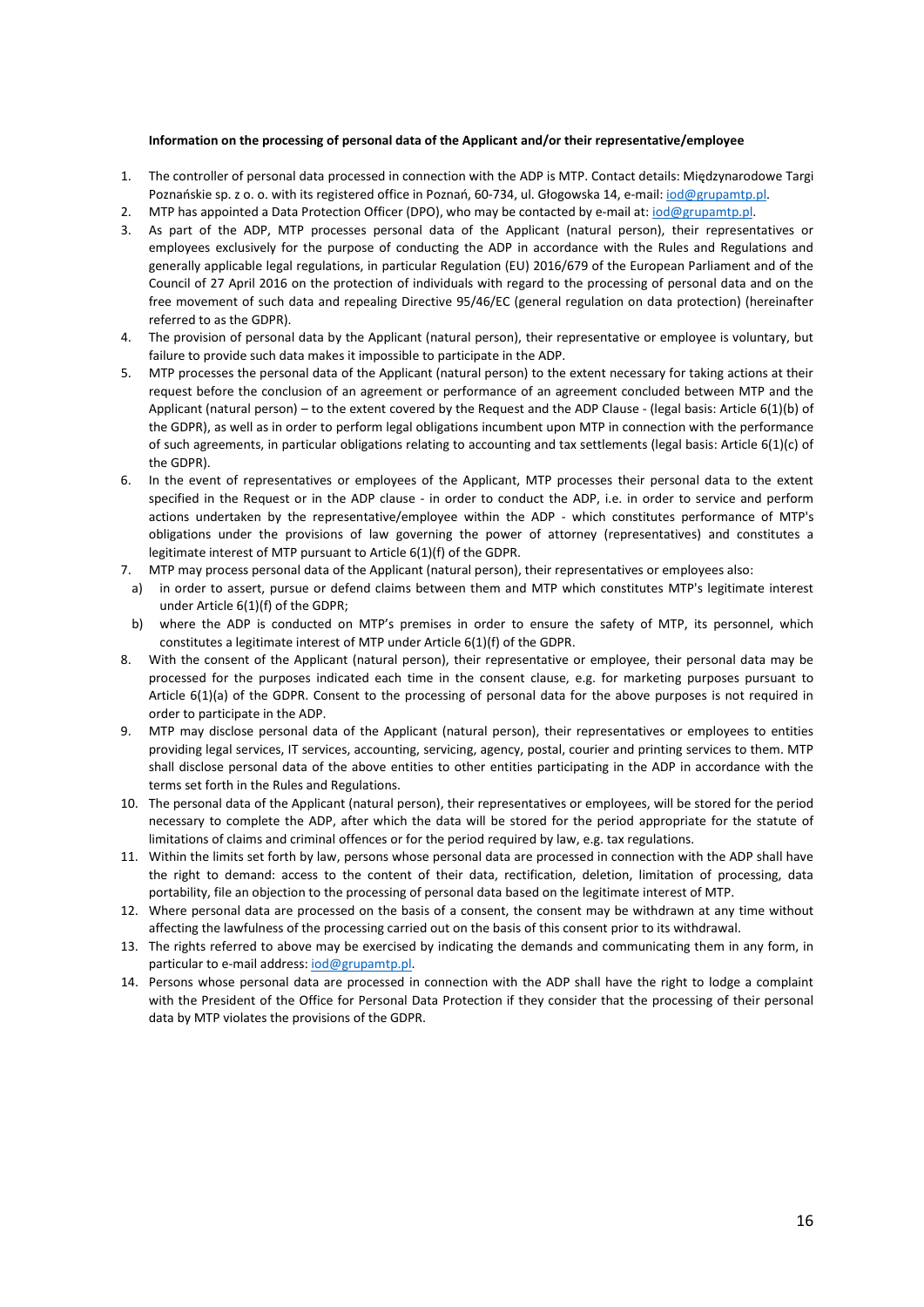# **OPPONENT'S STAND INSPECTION REPORT IN THE ACCELERATED DISPUTE PROCEDURE ("ADP")**

**Case number**

# **A. Expert's details**

Expert's name and surname

## **B. Details of the Parties to the ADP**

| <b>Details of the Applicant</b> | <b>Details of the Opponent</b> |
|---------------------------------|--------------------------------|
| Name and surname/business name  | Name and surname/business name |
| Stand number                    | Stand number                   |

## **C. Course of the inspection, motions and statements of the Parties**

\_\_\_\_\_\_\_\_\_\_\_\_\_\_\_\_\_\_\_\_\_\_\_\_\_\_\_\_\_\_\_\_\_\_\_\_\_\_\_\_\_\_\_\_\_\_\_\_\_\_\_\_\_\_\_\_\_\_\_\_\_\_\_\_\_\_\_\_\_\_

Inspection ended:

*place, date and time*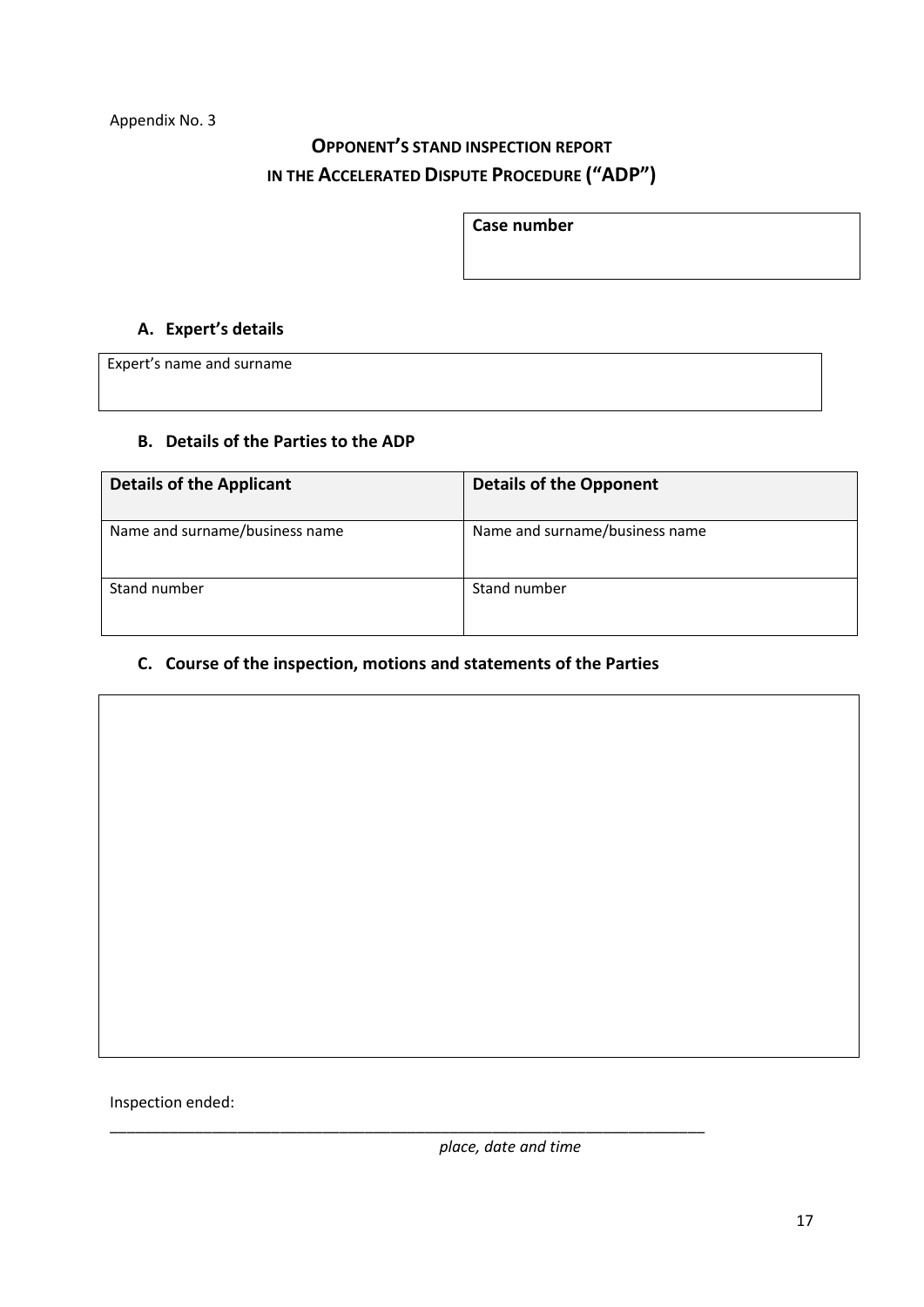# Signatures of participants:

| Applicant                   |
|-----------------------------|
|                             |
| <b>Applicant's Proxy</b>    |
|                             |
| Opponent                    |
|                             |
| <b>Opponent's Proxy</b>     |
|                             |
| Other participating persons |
|                             |
| Expert                      |
|                             |

#### *Appendices:*

- *1. Photographic documentation;*
- *2.*
- *3.*
- *4.*
- *5.*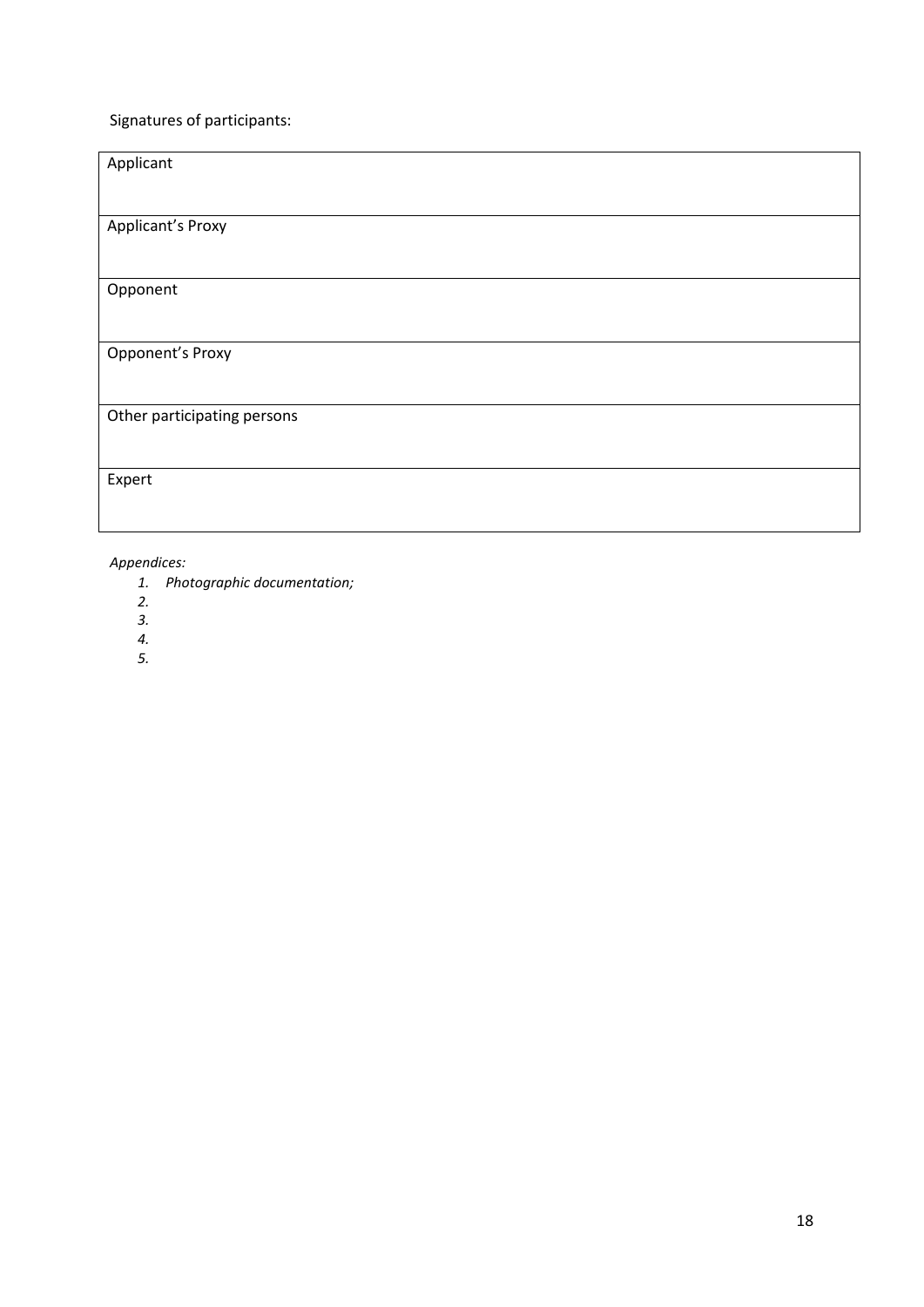# **REPRESENTATION OF THE OPPONENT PURSUANT TO ARTICLE 18 OF THE ADP RULES AND REGULATIONS**

**Case number**

I, the undersigned,

# **Details of the Opponent**

Name and surname/business name

Stand number

Represent that I undertake to immediately remove/cover/cease using[\\*](#page-18-0) exhibits indicated in item C.2 of the Request.

for the duration of the fair:

Fair's name

Fair's date

Other representations:

| Place, date and time | Signature |
|----------------------|-----------|
|                      |           |

<span id="page-18-0"></span> <sup>\*</sup> *Delete as appropriate.*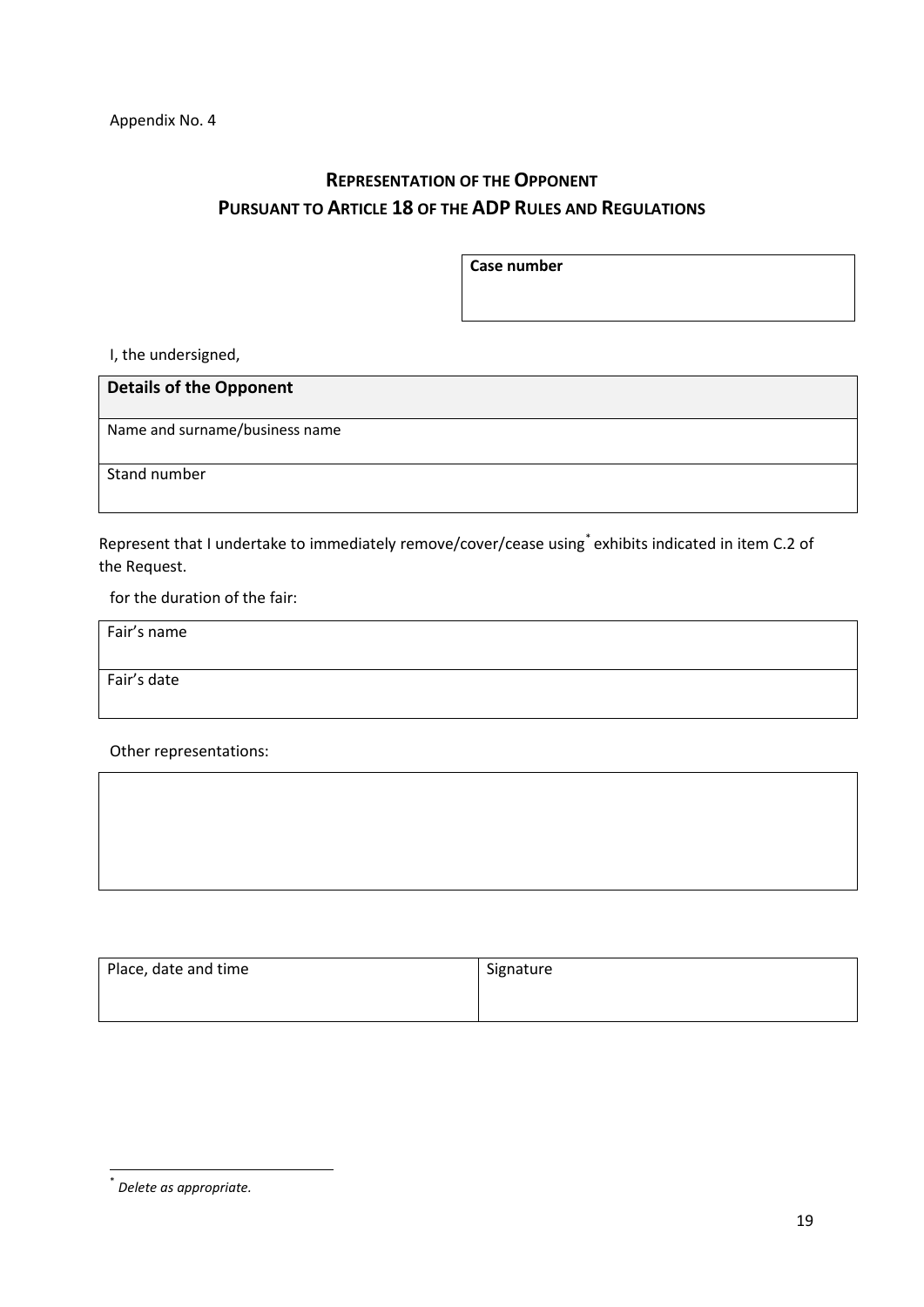# **REPLY TO THE REQUEST FOR INITIATING ACCELERATED DISPUTE PROCEDURE ("ADP")**

*(Response to the ADP Initiation Request is submitted via the Fair Service Office [FSO]; the Opponent may submit a Reply to the Request within 4 hours of the delivery of the Request. Failure to submit a Reply to the Request shall not halt the consideration of the Request.)*

**Case number**

#### **A. Parties**

| <b>Details of the Applicant</b>                     |  |
|-----------------------------------------------------|--|
|                                                     |  |
| Name and surname/business name                      |  |
|                                                     |  |
|                                                     |  |
| Stand number                                        |  |
|                                                     |  |
|                                                     |  |
| Representative <sup>1</sup> /Proxy of the Applicant |  |
|                                                     |  |
|                                                     |  |

| <b>Details of the Opponent</b> |
|--------------------------------|
|                                |
| Name and surname/business name |
|                                |
|                                |
| Address                        |
|                                |
|                                |
| E-mail                         |
|                                |
|                                |
| Contact mobile phone           |
|                                |
|                                |
| Stand number                   |
|                                |
|                                |

<span id="page-19-0"></span> $\overline{1}$ *Delete as appropriate. The representative is the person specified in the application for participation authorised to represent the Applicant in the ADP.*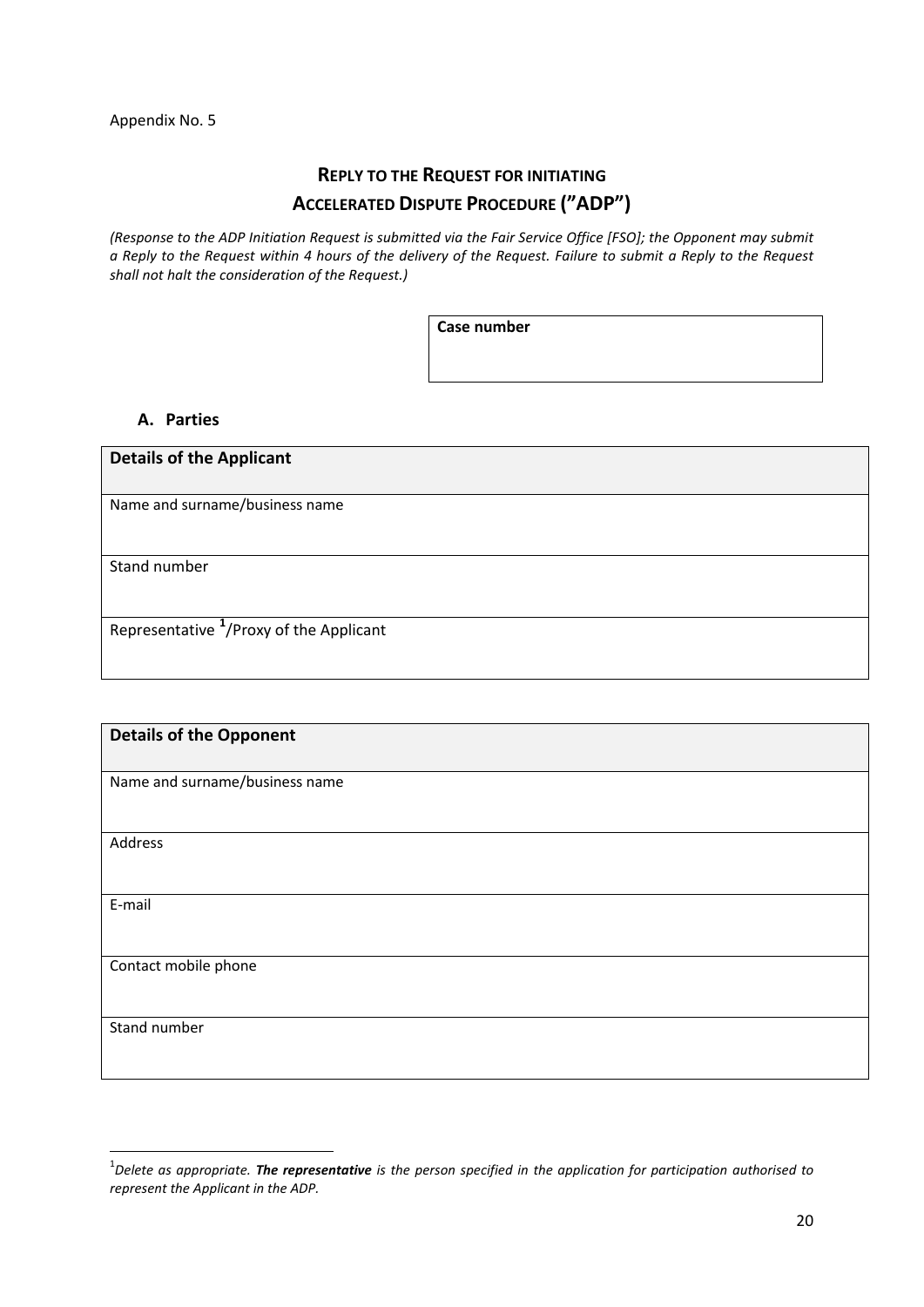## **Details of the Representative/Proxy[\\*](#page-20-0) of the Opponent**

*(If the Opponent is represented by a proxy, the application must be accompanied by a power of attorney.)*

Name and surname

E-mail

Contact mobile phone

#### **B. Statement and motions of the Opponent**

1. In response to the Request the Opponent:

moves for dismissing the Request in its entirety

submits another request (e.g. a proposal for an amicable settlement of the dispute) - please specify below:

#### 2. Statement of reasons including the evidence<sup>[\\*\\*](#page-20-1)</sup>:

*(Evidence of rights Evidence may include in particular excerpts from relevant industrial property rights registers, documents confirming payment of periodic fees, documents confirming authorship or ownership of copyrights on other grounds, including agreements on the acquisition of disputed intellectual property rights or obtaining a licence to use disputed intellectual property rights).*

<span id="page-20-0"></span> <sup>\*</sup> *Delete as appropriate. The representative is the person specified in the application for participation authorised to represent the Applicant in the ADP.* 

<span id="page-20-1"></span><sup>\*\*</sup> *Evidence must be attached to the Reply to the Request in the form of attachments.*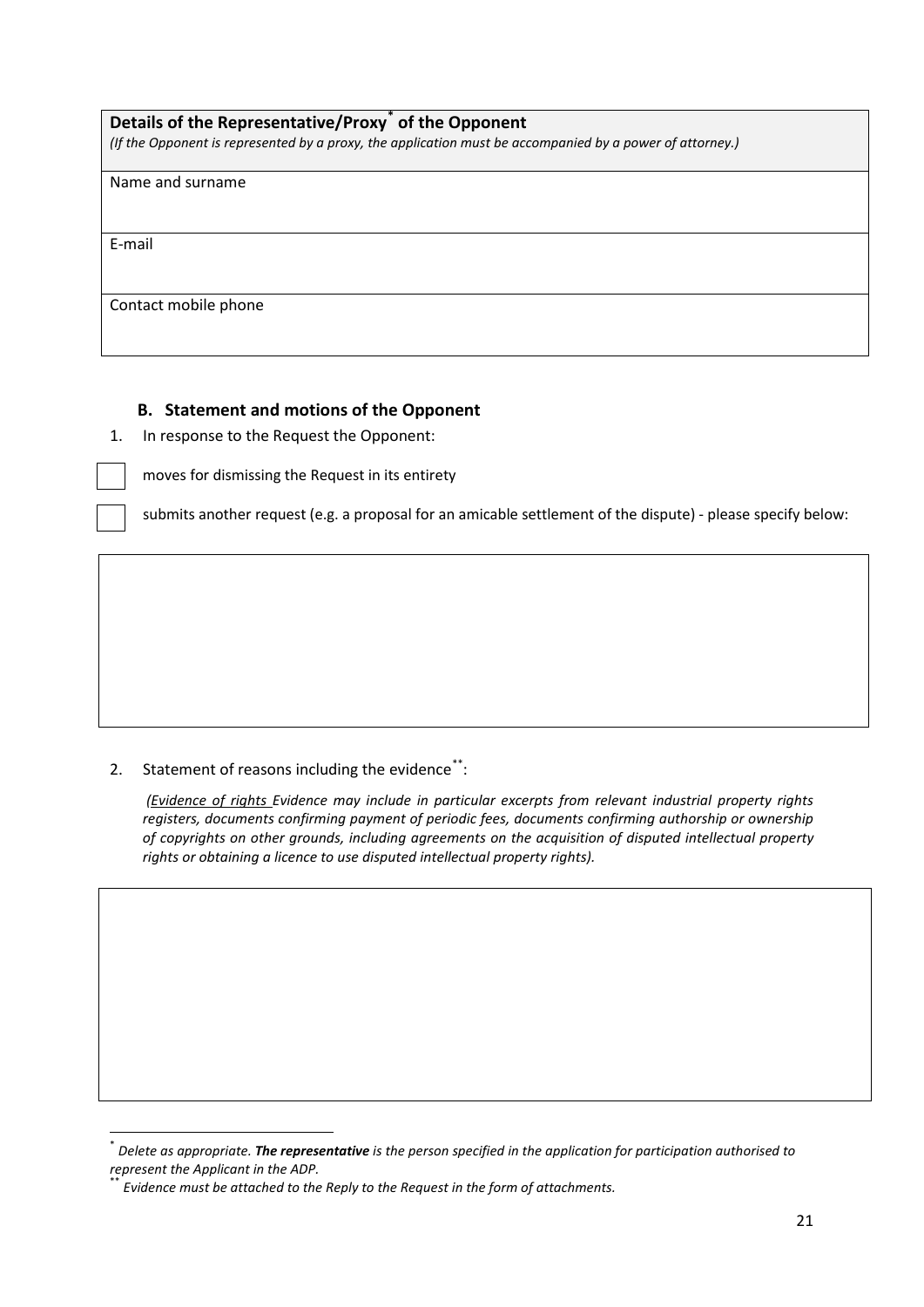3. Other evidence to support the Opponent's assertions

| Place, date and time | Signature |
|----------------------|-----------|
|                      |           |

#### *Appendices:*

- *1. Power of attorney[\\*](#page-21-0) ,*
- *2.*
- *3.*
- *4.*
- *5.*
- *6.*

#### **Information on the processing of personal data of the Opponent and/or their representative/employee**

- 1. The controller of personal data processed in connection with the ADP is MTP. Contact details: Międzynarodowe Targi Poznańskie sp. z o.o. with its registered office in Poznań, 60-734, ul. Głogowska 14, e-mail: [iod@grupamtp.pl.](mailto:iod@grupamtp.pl)
- 2. MTP has appointed a Data Protection Officer (DPO), who may be contacted by e-mail at: [iod@grupamtp.pl.](mailto:iod@grupamtp.pl)
- 3. As part of the ADP, MTP processes personal data of the Opponent (natural person), their representatives or employees exclusively for the purpose of conducting the ADP in accordance with the Rules and Regulations and generally applicable legal regulations, in particular Regulation (EU) 2016/679 of the European Parliament and of the Council of 27 April 2016 on the protection of individuals with regard to the processing of personal data and on the free movement of such data and repealing Directive 95/46/EC (general regulation on data protection) (hereinafter referred to as the GDPR).

<span id="page-21-0"></span> <sup>\*</sup> *Attach if the Opponent is represented by a proxy*. *Otherwise delete.*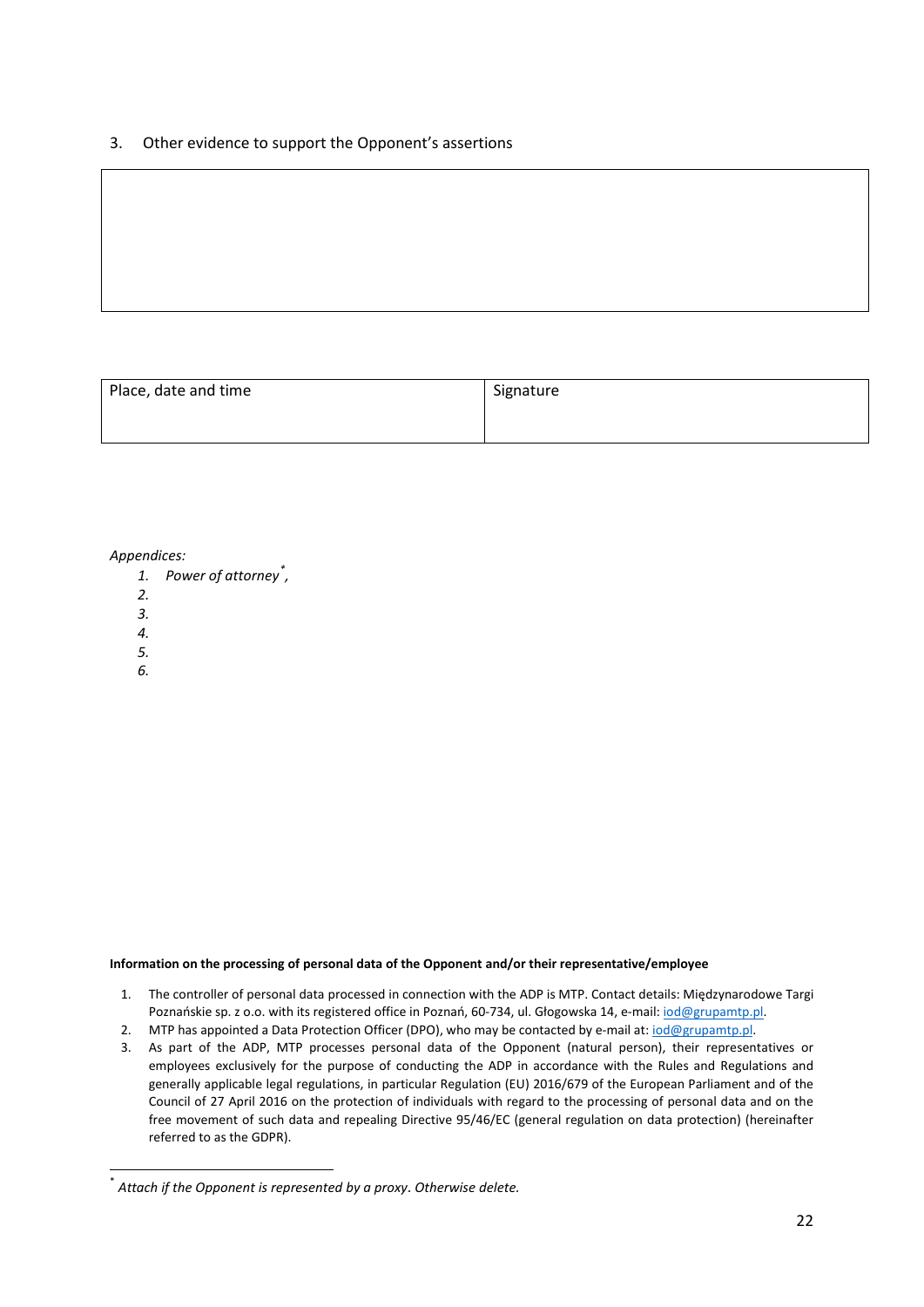- 4. The provision of personal data by the Opponent (natural person), their representative or employee is voluntary, but failure to provide such data makes it impossible to participate in the ADP.
- 5. MTP processes the personal data of the Opponent (natural person) to the extent indicated by the Applicant in the Request (name of the Opponent (natural person), stand number) in order to initiate the ADP on the terms specified in the Rules and Regulations - which constitutes a legitimate interest of MTP pursuant to Article 6(1)(b) of the GDPR, and in the event that the Opponent enters the ADP to the extent necessary for taking actions at their request before the conclusion of an agreement or performance of an agreement concluded between MTP and the Opponent (natural person) – to the extent covered by the reply to the Request and the ADP Clause - (legal basis: Article 6(1)(b) of the GDPR), as well as in order to perform legal obligations incumbent upon MTP in connection with the performance of such agreements, in particular obligations relating to accounting and tax settlements (legal basis: Article 6(1)(c) of the GDPR).
- 6. In the case of representatives or employees of the Opponent, MTP processes their personal data to the extent specified in the Request or in the reply to the Request - in order to conduct the ADP, i.e. in order to service and perform actions undertaken by the representative/employee within the ADP - which constitutes performance of MTP's obligations under the provisions of law governing the power of attorney (representatives) and constitutes a legitimate interest of MTP pursuant to Article 6(1)(f) of the GDPR.
- 7. MTP may process personal data of the Opponent (natural person), their representatives or employees also:
- a) in order to assert, pursue or defend claims between them and MTP which constitutes MTP's legitimate interest under Article 6(1)(f) of the GDPR;
- b) where the ADP is conducted on MTP's premises in order to ensure the safety of MTP, its personnel, which constitutes a legitimate interest of MTP under Article 6(1)(f) of the GDPR.
- 8. With the consent of the Opponent (natural person), their representative or employee, their personal data may be processed for the purposes indicated each time in the consent clause, e.g. for marketing purposes pursuant to Article 6(1)(a) of the GDPR. Consent to the processing of personal data for the above purposes is not required in order to participate in the ADP.
- 9. MTP may disclose personal data of the Opponent (natural person), their representatives or employees to entities providing legal services, IT services, accounting, servicing, agency, postal, courier and printing services to them. MTP shall disclose personal data of the above entities to other entities participating in the ADP in accordance with the terms set forth in the Rules and Regulations.
- 10. The personal data of the Opponent (natural person), their representatives or employees, will be stored for the period necessary to complete the ADP, after which the data will be stored for the period appropriate for the statute of limitations of claims and criminal offences or for the period required by law, e.g. tax regulations.
- 11. Within the limits set forth by law, persons whose personal data are processed in connection with the ADP shall have the right to demand: access to the content of their data, rectification, deletion, limitation of processing, data portability, file an objection to the processing of personal data based on the legitimate interest of MTP.
- 12. Where personal data are processed on the basis of a consent, the consent may be withdrawn at any time without affecting the lawfulness of the processing carried out on the basis of this consent prior to its withdrawal.
- 13. The rights referred to above may be exercised by indicating the demands and communicating them in any form, in particular to e-mail address: [iod@grupamtp.pl.](mailto:iod@grupamtp.pl)
- 14. Persons whose personal data are processed in connection with the ADP shall have the right to lodge a complaint with the President of the Office for Personal Data Protection if they consider that the processing of their personal data by MTP violates the provisions of the GDPR.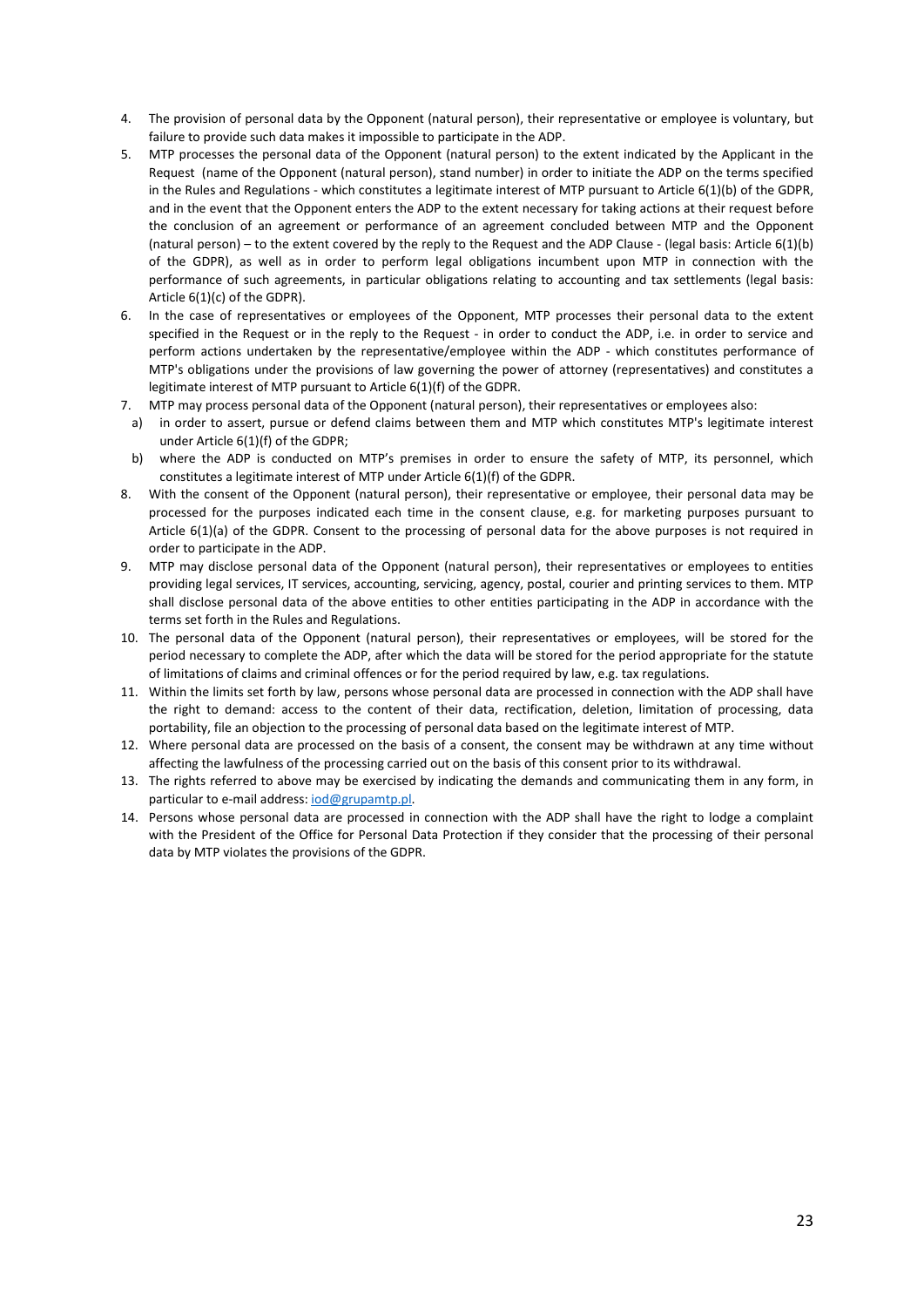# **MINUTES OF A MEETING**

# HELD IN THE COURSE OF ACCELERATED DISPUTE PROCEDURE ("ADP")

**Case number**

# **A. Expert**

Name and surname

# **B. Details of the Parties to the ADP**

| <b>Details of the Applicant</b> | <b>Details of the Opponent</b> |
|---------------------------------|--------------------------------|
| Name and surname/business name  | Name and surname/business name |
| Stand number                    | Stand number                   |

# **C. Course of the meeting, motions and statements of the Parties**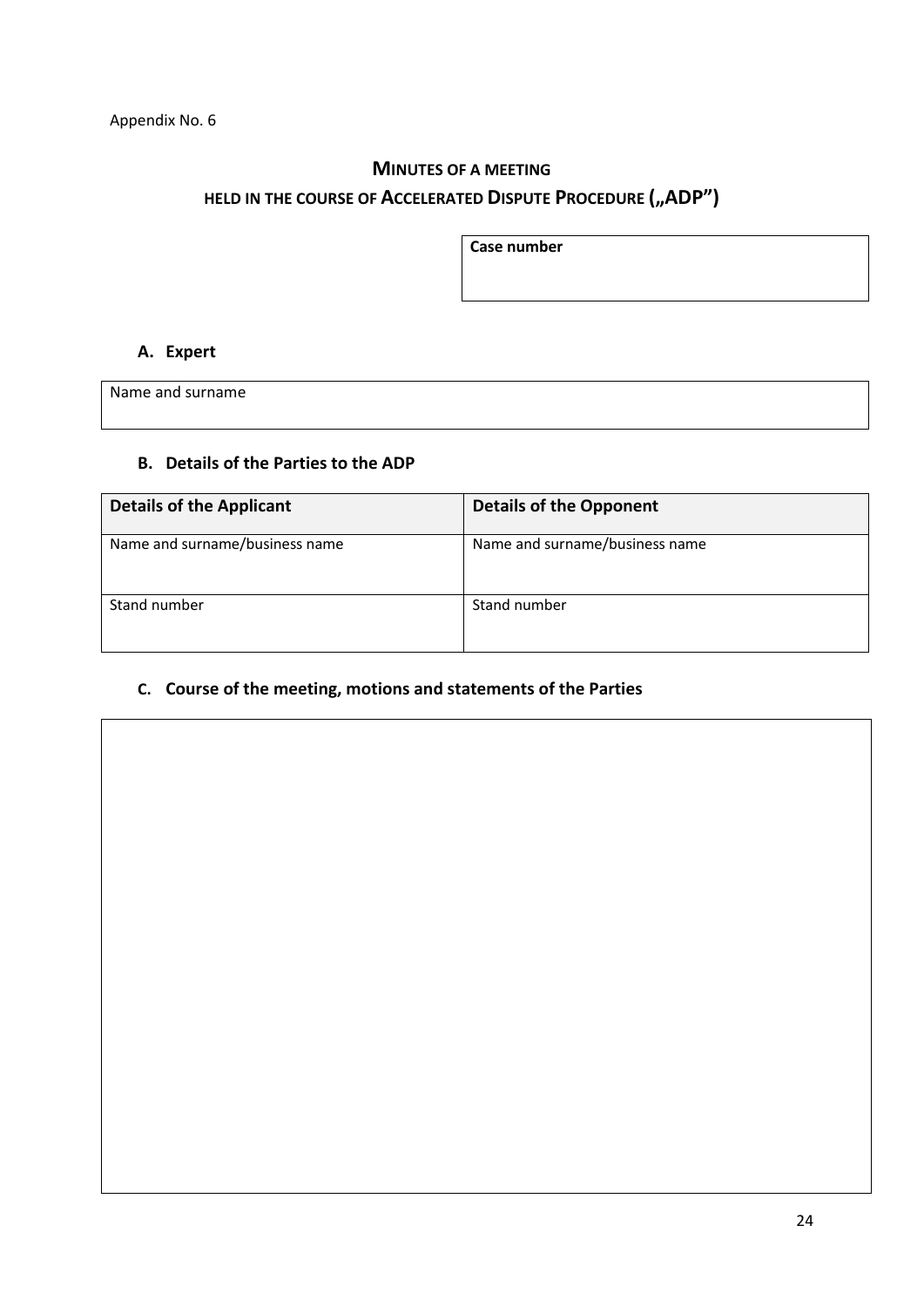# **D. Settlement content**

Signatures of meeting participants:

| Applicant                |  |
|--------------------------|--|
|                          |  |
| <b>Applicant's Proxy</b> |  |
|                          |  |
| Opponent                 |  |
|                          |  |
| Opponent's Proxy         |  |
|                          |  |
| Expert                   |  |
|                          |  |

Meeting ended: \_\_\_\_\_\_\_\_\_\_\_\_\_\_\_\_\_\_\_\_\_\_\_\_\_\_\_\_\_\_\_\_\_\_\_\_\_\_\_\_\_\_\_\_\_\_\_\_\_\_\_\_\_\_\_\_\_\_\_\_\_\_\_\_\_\_\_

*place, date and time*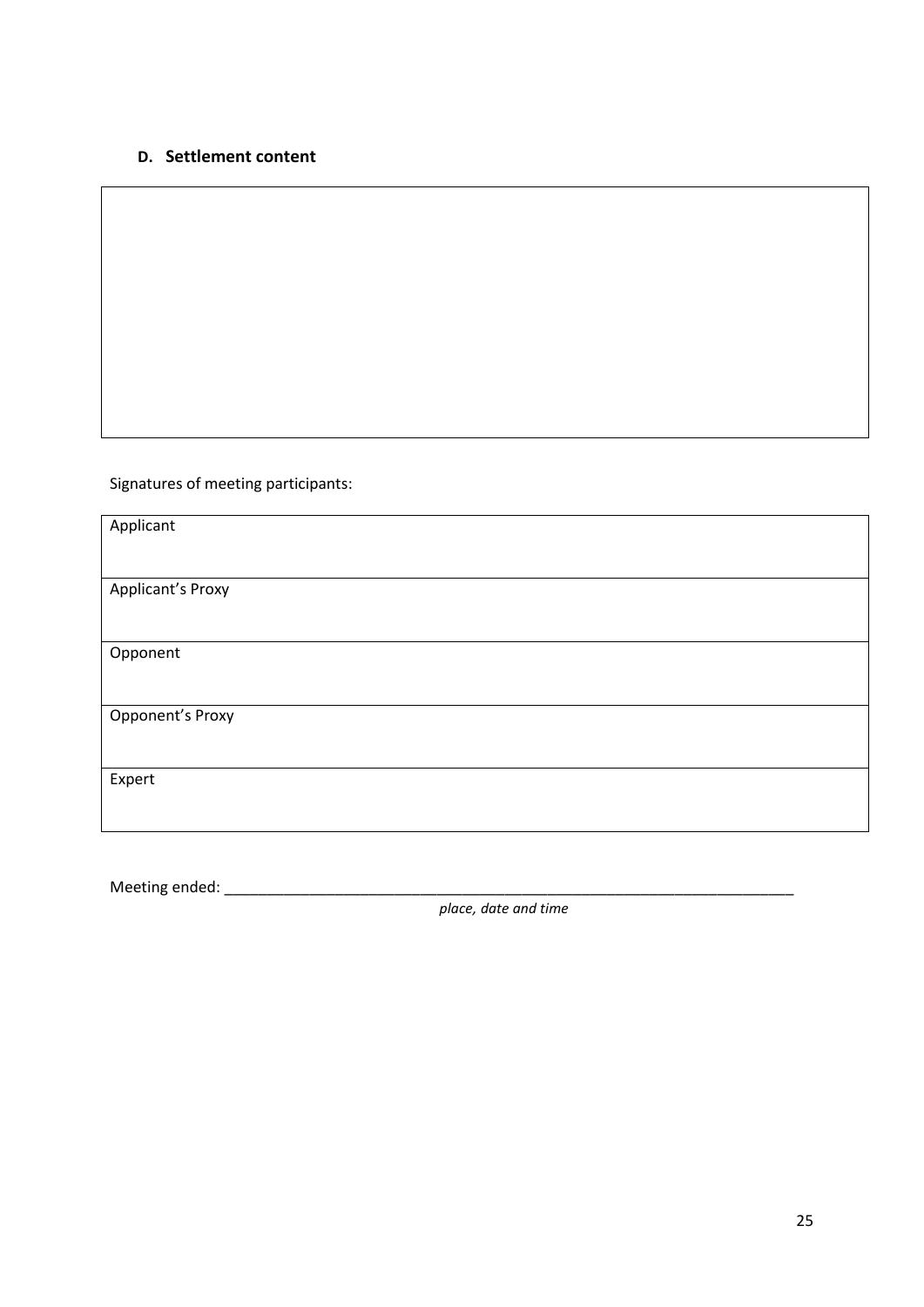# **REPRESENTATION CONCERNING EXPERT'S INDEPENDENCE AND IMPARTIALITY IN THE ACCELERATED DISPUTE PROCEDURE ("ADP")**

**Case number**

I, the undersigned,

*Expert's name and surname*

\_\_\_\_\_\_\_\_\_\_\_\_\_\_\_\_\_\_\_\_\_\_\_\_\_\_\_\_\_\_\_\_\_\_\_\_\_\_\_\_\_\_\_\_\_\_\_\_\_\_\_\_\_\_\_\_\_\_\_\_\_\_\_\_\_\_\_\_\_\_\_\_\_\_\_\_\_\_\_\_

hereby represent that:

- 1. I consent to acting as an Expert in accordance with the Rules and Regulations of the Accelerated Dispute Procedure (ADP) for participants in fairs organised by Międzynarodowe Targi Poznańskie Sp. z o.o. ("**ADP Rules and Regulations**");
- 2. I have read and accept the rules, standards and requirements set out in the ADP Rules and Regulations;
- 3. I meet the requirements for the Expert set forth in the ADP Rules and Regulations;
- 4. by agreeing to perform the function of an Expert, I undertake to perform my duties in a fair and reliable manner and within the time limits required under the ADP Rules and Regulations;
- 5. to the best of my knowledge, there are no circumstances which could exclude or limit my impartiality and independence from the Parties in the aforementioned proceedings; in particular, I am not aware of any past or present, direct or indirect links of any kind with any of the Parties, including financial, professional, personal or other links, the nature of which would require their disclosure and which could impair my impartiality or independence.
- 6. if at any time during the proceedings circumstances arise which could raise a justified doubt as to my impartiality or independence in the case, I undertake to immediately withdraw from participation in the proceedings in accordance with the provisions of the ADP Rules and Regulations;
- 7. I take into account and undertake to respect the confidentiality of the procedure in accordance with Article 7 of the ADP Rules and Regulations.

Optional representations of the Expert: